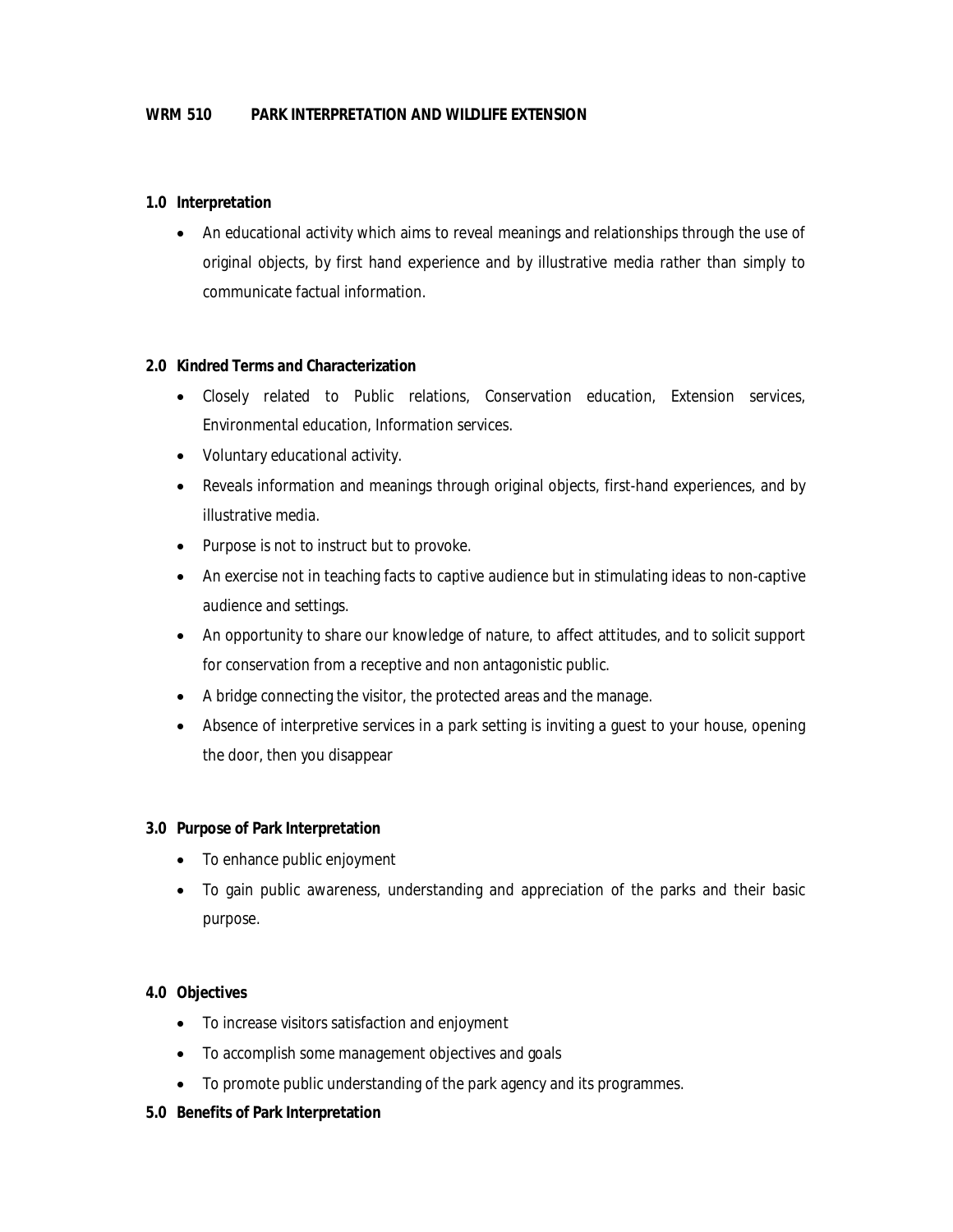- Contribute directly to the enrichment of visitor experiences.
- Make visitors aware of their place in the total environment and better understanding of the complexities of co-existing.
- Enlarges the visitors horizons beyond the park boundaries.
- Informs the public
- Helps the public to make wiser decisions on matters related to natural resources management.
- Helps to reduce unnecessary destruction of park properties, hence lower maintenance and replacement costs.
- Provides means of moving people subtly from sensitive areas to sites that can better sustain heavy human impact.
- Improves public image
- Establishes public support
- Instills in domestic visitors a sense of pride in their country, region's culture and heritage.
- Assists in promoting tourism where tourism is essential to an areas or country's economy.
- Effective in preserving a significant historic site or natural area by arousing citizen's or community's concern.
- Motivates the public to take action to protect their environment.

# **6.0 Principles of Park Interpretation (By Freeman Tilden)**

- Any interpretation that does not somehow relate what is being displayed or described to something within the personality or experience of the visitor will be sterile.
- Information as such is not interpretation. Interpretation is revelation based upon information. But the two are entirely different things. However, all interpretation includes information.
- Interpretation is an art, which combines many arts, whether the materials presented are scientific, historical or architectural. Any art is in some degree teachable.
- The chief aim of interpretation is not necessary instruction, but provocation.
- Interpretation should aim to present a whole rather than a part, and must address itself to the whole man rather than any phase.
- Interpretation addressed to children (say up to the age of twelve) should not be a dilution of the presentation to adults, but should follow a fundamentally different approach. To be at its best it will require a separate program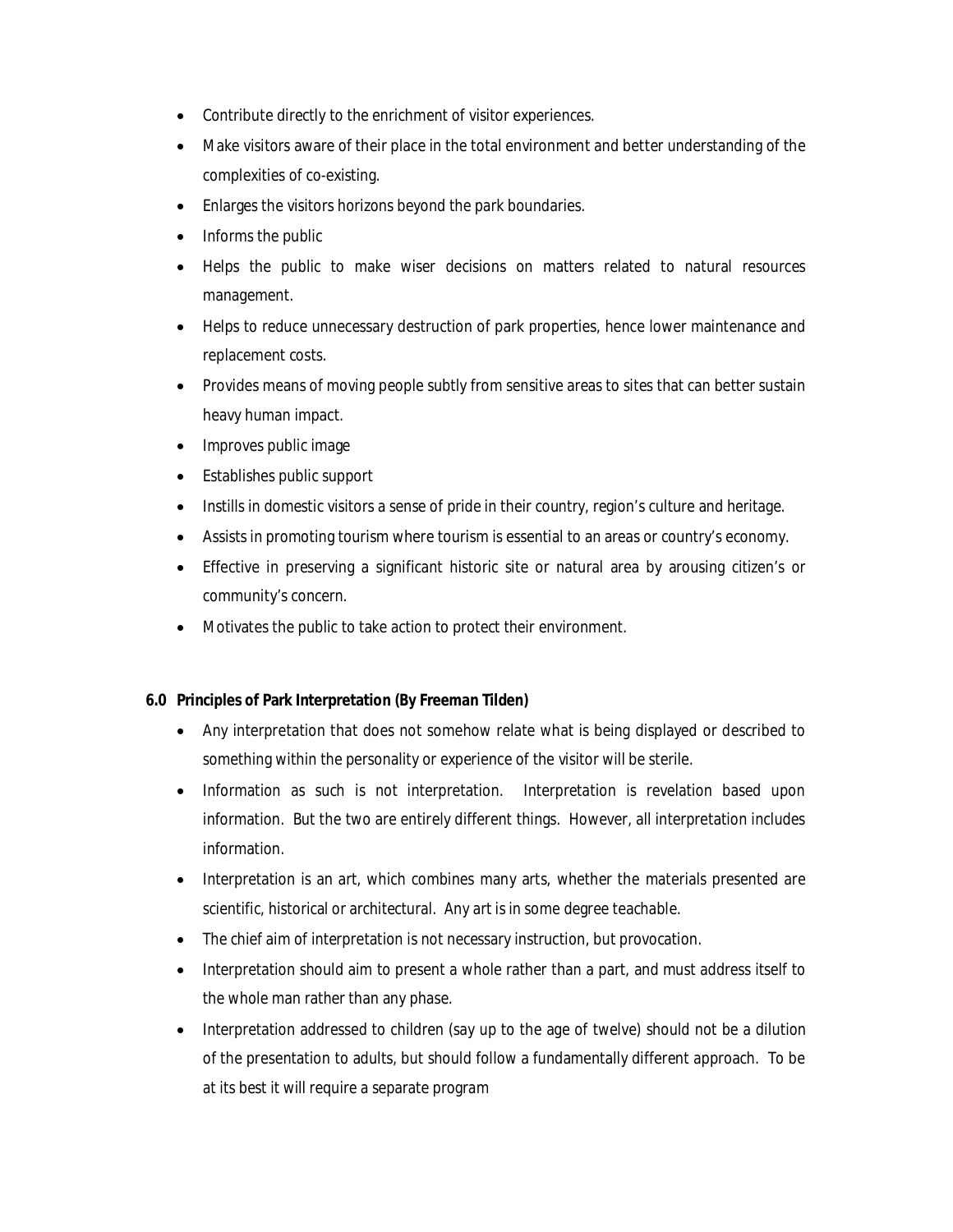### **7.0 Interpretative Media**

Interpretative media are those tools which aids an interpreter in effecting the task of interpretation.

- Personal Contact:
	- Gate first meeting and receiving interpretative information about the park from the gate keepers.
	- Guided Tours through park guides, visitors get a personal interpretation of the park.
		- guided tours could also cover such features, as museums and interpretative trails.
	- Personal Talks In wildlife education centres, campgrounds or hotels. Here a warden can meet park visitors, talk to them, answer questions, etc., or show slides and film shows. The establishment of school programs through personal visits and wildlife clubs can go a long way in promoting and protecting national park values.

# ▶ Written Materials:

- Signs and labels
- Publications about a park orientation: normally briefly in the form of pamphlets.
	- detailed publications about specific subjects on the park; birds, geology, plants, wildlife, history.
- $\triangleright$  Audio Visuals:
	- Slide talks in outdoor theatres, campgrounds or hotels
	- $\blacksquare$  Films
- $\triangleright$  Radio and Television radio programs about national parks, game reserves or related wildlife topics.
- $\triangleright$  Interpretative Trails: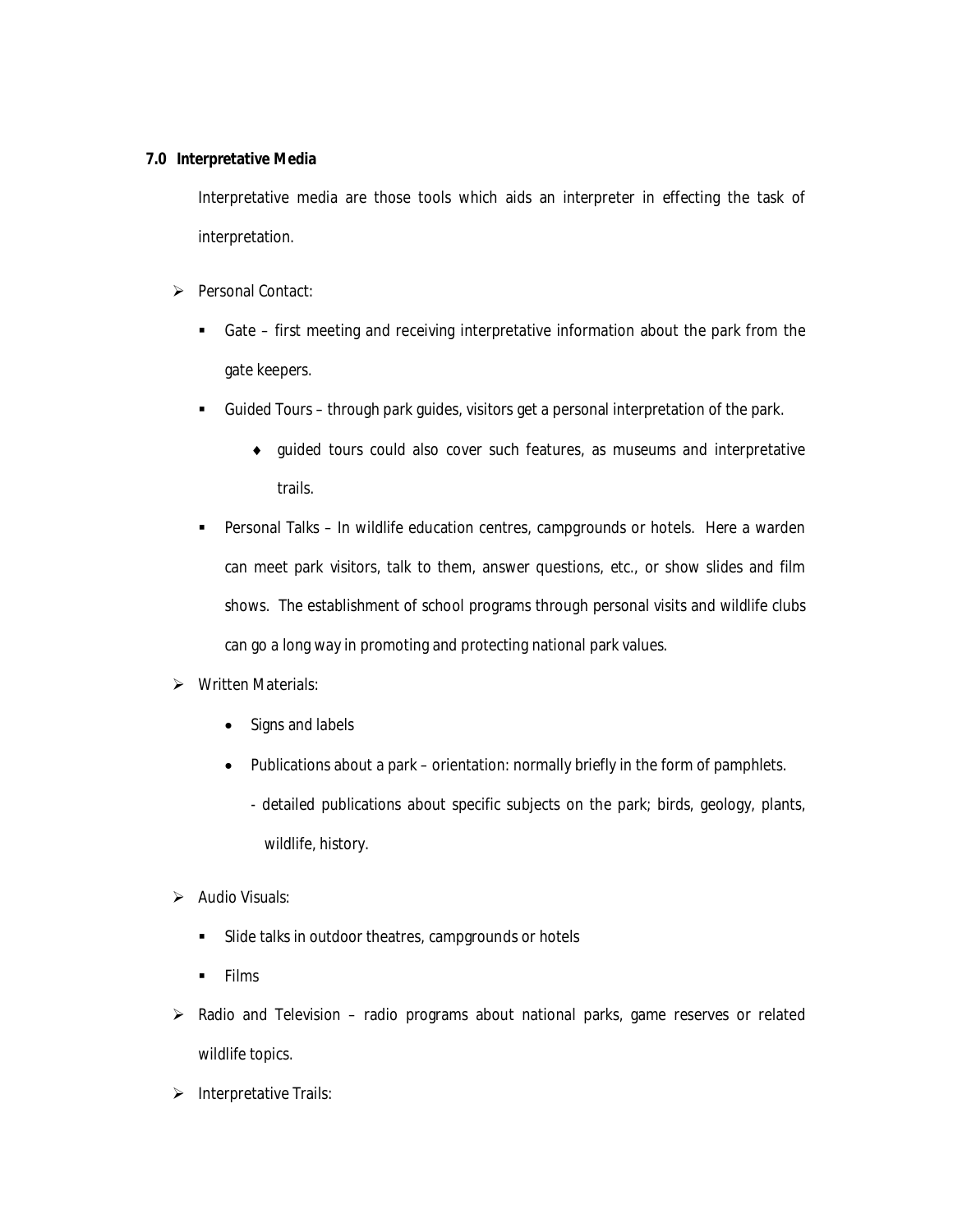These are well planned and laid out trails in the park, in specially designated areas of special scenic features. Interpretative trails could either be terrestrial or underwater as in marine parks.

> Museums or Interpretative Centres:

These could be located at Park Gates, at Wildlife Education Centres, or near facilities for tourist accommodation.

- $\triangleright$  Exhibits at various locations in a park that depict a point of biology or history.
- $\triangleright$  Interpretative Signs distinct, well worded signs are useful.

### **8.0 Discussion on Selected Interpretative Media**

8.1 The written and Spoken Word:

The written word as an interpretative media falls under two categories. There is the written word for the ear – or written specifically for reading or speech; and there is the written word specifically for the eye or reading by an individual. People react differently depending on whether they read, or hear a message. The following generalizations are worth remembering:

| S/N | Read                                         | Heard                                   |
|-----|----------------------------------------------|-----------------------------------------|
|     |                                              |                                         |
|     | Communication is one-way, with little chance | Opportunity often exists for two-way    |
|     | to verify impressions easily.                | communication.                          |
|     | One or at most a few readers can be reached  | Many listeners can be reached at once,  |
|     | at one time, relatively isolated from each   | and group reactions can be brought into |
|     | other                                        | play.                                   |
|     |                                              |                                         |
|     | Reader<br>inherently<br>interpret<br>must    | Speaker can use nuances, emphasis,      |

When a message is …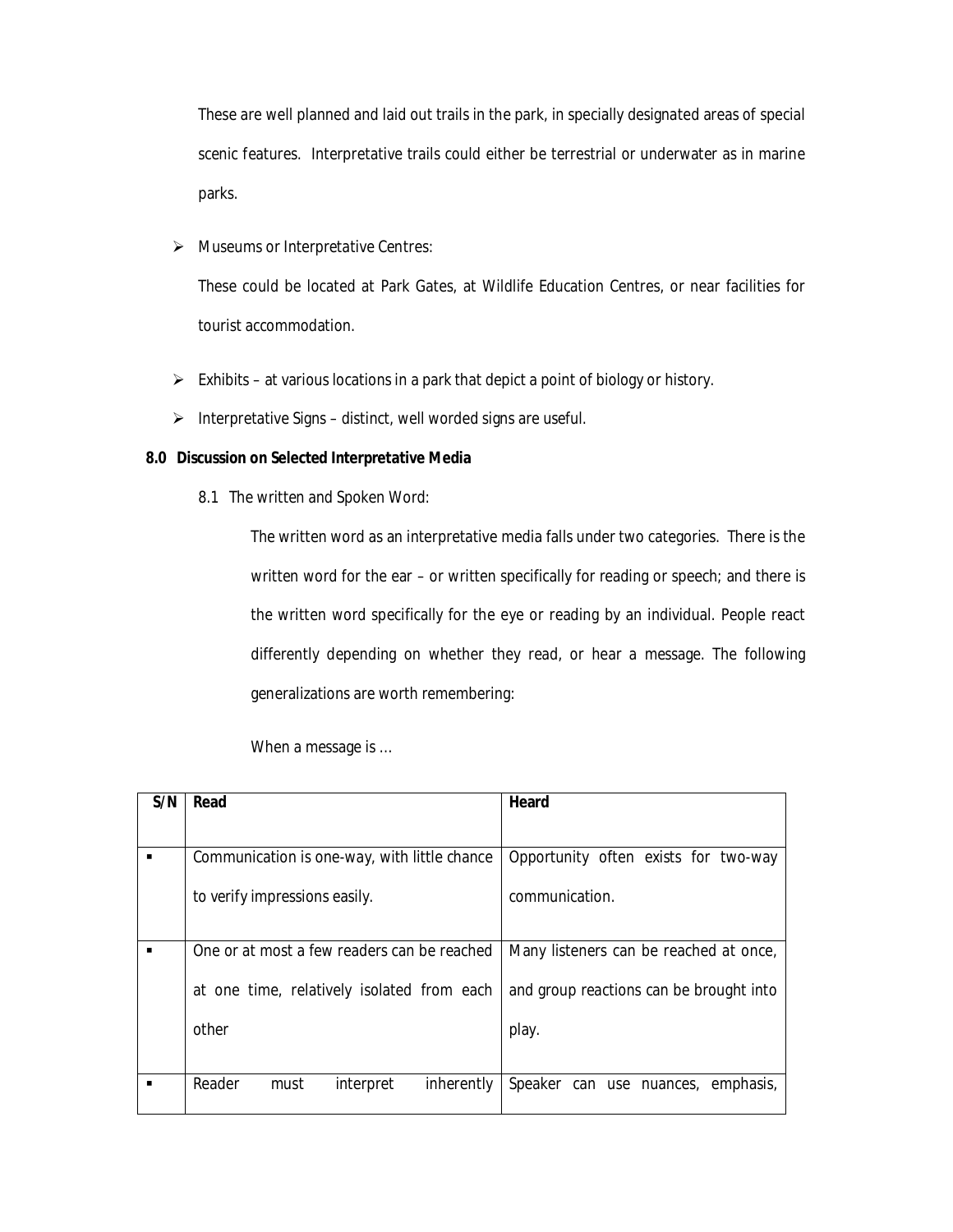| meaningless symbols and think about the         | physical expressions and colloquialisms   |
|-------------------------------------------------|-------------------------------------------|
| message at the same time; 3rd generation        | to communicative with listener.           |
| version of author's ideas often depends on      |                                           |
| reader's experience for effect.                 |                                           |
| Reader can study or re-read the message in      | The effect, even when made through        |
| most cases; longer retention of message is      | logic or drama, is easily lost over time. |
| probable.                                       | Usually repetition is not possible.       |
|                                                 |                                           |
| perceived<br>often<br>logical,<br>Message<br>as | Communication is possible with people     |
| sequential, rational, and impersonal.<br>This   | who are unable or prefer not to read.     |
| hand-out itself connotes more truth and         |                                           |
| authority than the ideas themselves may         |                                           |
| merit simply because it is printed and read.    |                                           |
|                                                 |                                           |
| Author can often be analytical and even         | Communication is more direct between      |
| critical of traditional ideas without arousing  | author and recipient; since several       |
| readers defenses.<br>Cognitive rather than      | senses used, emotional involvement of     |
| emotional emphasis.                             | listener is more likely.                  |
|                                                 |                                           |

When choosing between these two means of communication, ask yourself:

- **Who am I trying to reach at this time and place?**
- **What really matters to this audience?**
- What message (theme) will best speak to those concerned?
- Should the message be read or heard to be most effective?
- Which form of interpretation is most practicable here?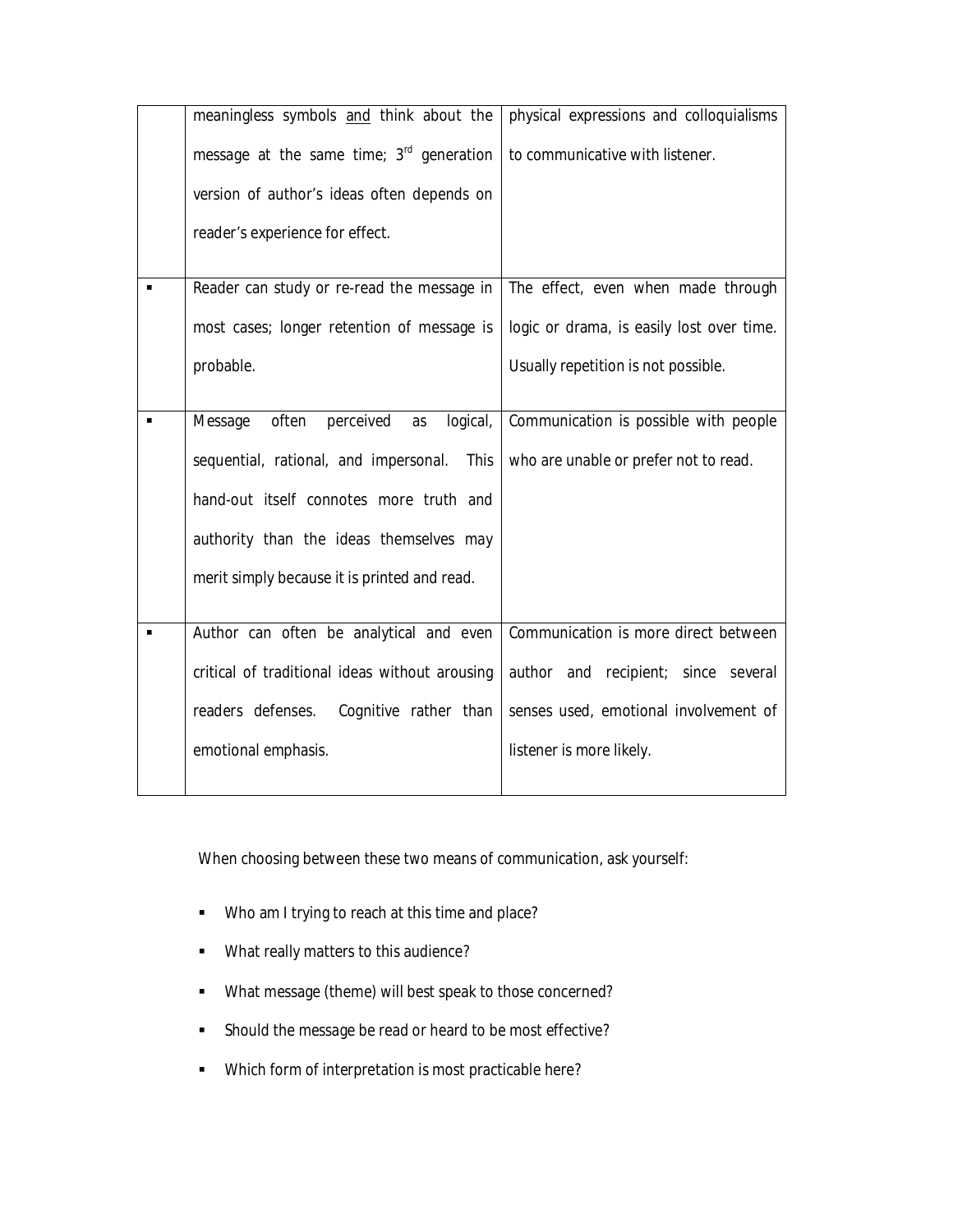### **Guidelines for Proper Outlining:**

- **EXECT** List down as many potential subheadings of the subject are possible.
- From (a) above, select those subheadings which best illustrates your subject.
- **Break the subheadings further and, if need be, break the sub-sub-headings further.**

#### **Advantages of an Outline:**

- It compels you to analyse your argument/s and to examine your supporting materials, selecting only the best and placing these in the most strategic spots.
- **Reveals any gaps or flaws in your reasoning and in the development of your points.**
- It makes it easier for you to remember what you want to say and to deliver with a minimum reliance on notes or manuscripts. This is especially true when giving speeches – when there might not be enough time to write the whole speech.
- **Enables you to present your writing/speech in a natural and orderly sequence.**

### **Different ways in which you can group your points in your Outline:**

• Chronological or Time Sequence

Very successful when discussing historical or time based events

**Spatial Order** 

A fairly difficult approach, but most successful in instances where you want to create readers or listeners. This approach refers to geographical or dimensional components.

### **Order of Importance**

Beginning with the most important and ending with the least important. Sometimes the approach can be reversed; i.e. beginning with the least important and ending with the most important.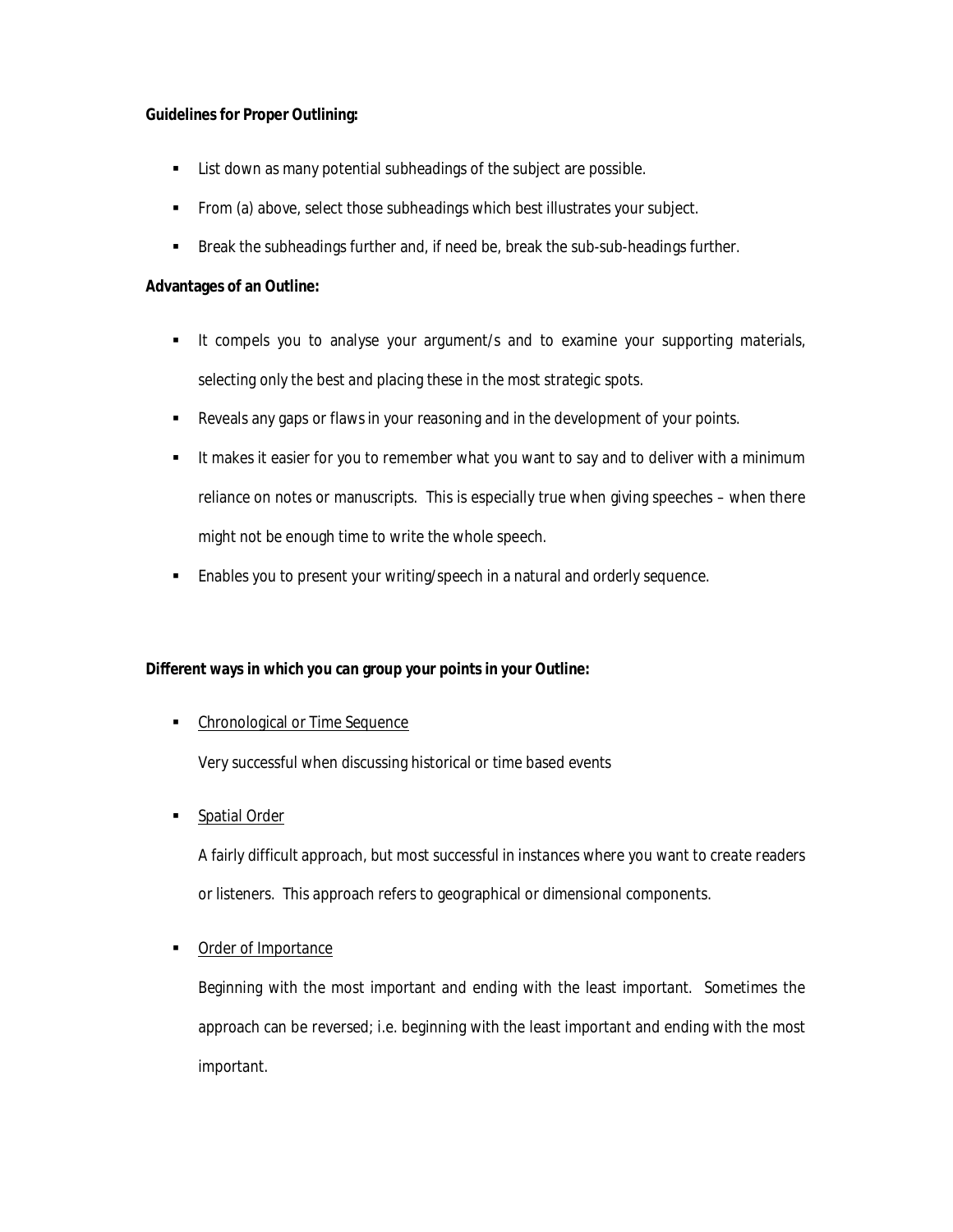### • Problem and Solution

A good approach when arguing or presenting discussions to prove a point. This is particularly so when the occasion calls for solving a problem. Under this approach, the following steps are followed:

- State the problem
- Tell why it is important and how much it matters to your listeners or readers.
- State, briefly, other solutions that have been tried or offered. Then explain why they did not or will not work.
- Offer your solution/s as to the correct one/s.
- Present your arguments supporting your solution/s.
- Tell or request the audience what they can do to bring about the success of your solution/s.

### **9.0 Stage Fear and How To Use To One's Advantage**

Two false assumptions prevent certain individuals from becoming good public speakers:

- Good speakers are born and not made; therefore it is useless to try unless you were endowed with a God-given talent.
- Fear and nervousness are insurmountable for some persons. Therefore is hopeless to try to conquer these apparent handicaps.

### **AIDS TO MINIMIZE STAGE FEAR**

- Recognize fear: All men fuel fear in challenging situations. Accept fear. Fear is nature's way or protecting oneself.
- Analyse your fear: According to the above

Fear is a device for self-protection. What are you protecting? It is one's ego and self esteem that are under protection. In public speaking there are three threats to your self-esteem: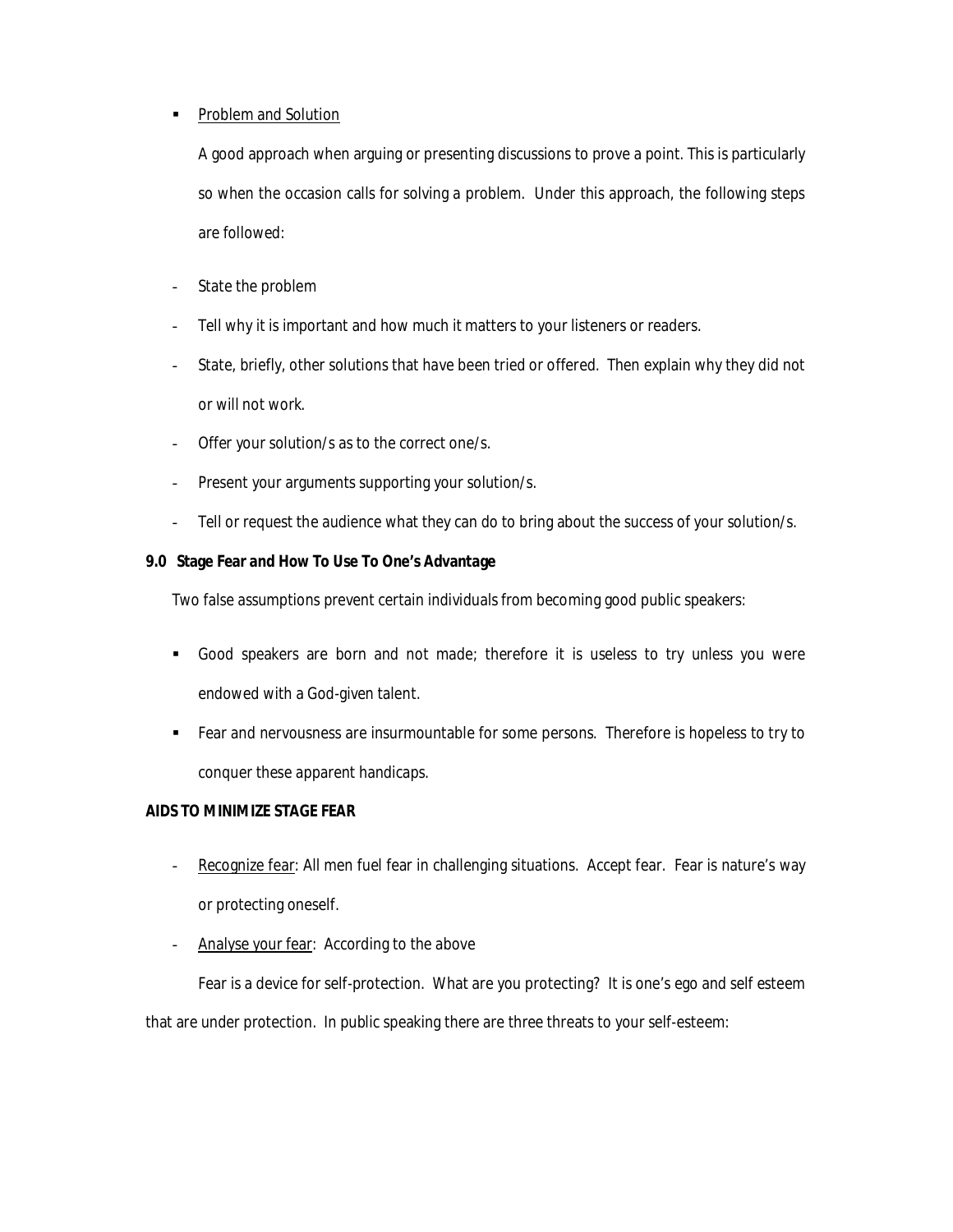- You may be afraid of yourself afraid of performing badly or not satisfying your ego. This is lack of confidence in one's performance and abilities.
- You may be afraid of your audience afraid they may laugh at or dislike you.
- You may be afraid of your materials afraid you have nothing worthwhile to say and/or are not well prepared.
- Utilize what you have learned (about your kind of fear):
	- Conceal your negative feelings from others. If anything, negative feelings will hamper your public speaking efforts.
	- Appraise your situation realistically. You were the one selected to give the speech or talk. Therefore, it follows the audience know and expect you to do well. No need of panicking – which all go to lower self confidence.
	- Appraise you audience realistically. The audience normally sympathises with a speaker. They do not come to laugh at a speaker.
	- Appraise your material realistically. This simply means ample preparation.

# **10.0 STAGE MANNERISM AND APPEARANCE:**

- Neatness in appearance
- Looking at the audience direct
- Avoid putting hands in pockets and especially jiggling coins, if any in the pockets.
- Avoid excessive single acting.
- **Avoid excessive shuffling of your notes.**
- **Be yourself.**

Etc., etc., etc.

### **11.0 AUDIO VISUALS**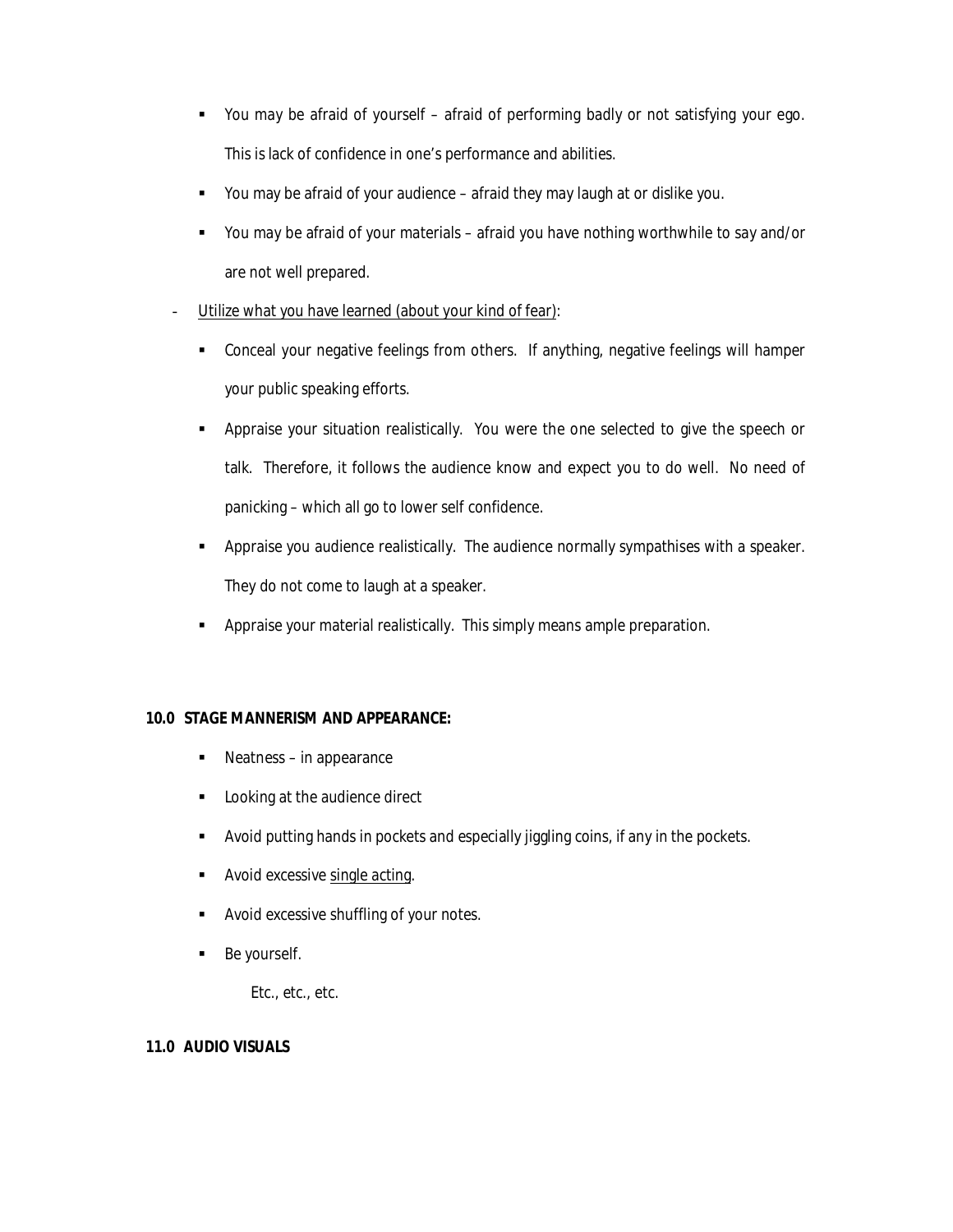As discussed under 'Interpretative media', the following fall under visuals: films, slides and television. Only slides will be discussed here. Films and televisions are complicated media for our purposes. Besides anyone with a basic knowledge of photography can take slides, whereas films and television are more difficult and expensive media. It is worthwhile to remember that where the opportunity arises, films and television can be very effective interpretative media. Sometimes more effective than slides, depending upon the kind of audience one is faced with. As a general rule, films are effective amongst not so well educated audience, whereas slides and television are more understood by more educated audiences. Again, the emphasis is still on the kind of audience one is faced and the kind of presentation of the above media, according to a particular audience.

#### **Role of Visual Aids in Interpretation:**

- a) to clarify
- b) to simplify
- c) to reinforce and for impact.

**12.0 SLIDE TALKS:** is an interpretative talk illustrated by slides.

#### **Steps to follow when selecting slides for a slide talk:**

- Consulting your written talk, find out the number of 'slide groups' in your talk.
- From your slide library, sort out as many slides, as possible that fit the various 'slide groups'.
- Sort out the potential slides according to their 'slide groups'.
- **Depending upon the number of slides you require for your talk which depends upon the** length of your talk, choose the best slides to represent you various 'slide groups'.
- Arrange your slides (in the slide trays) in your various 'slides groups' for maximum effectiveness; placing each slide where it will best illustrate what you want to say.

Important Points to Prepare For:

Preparation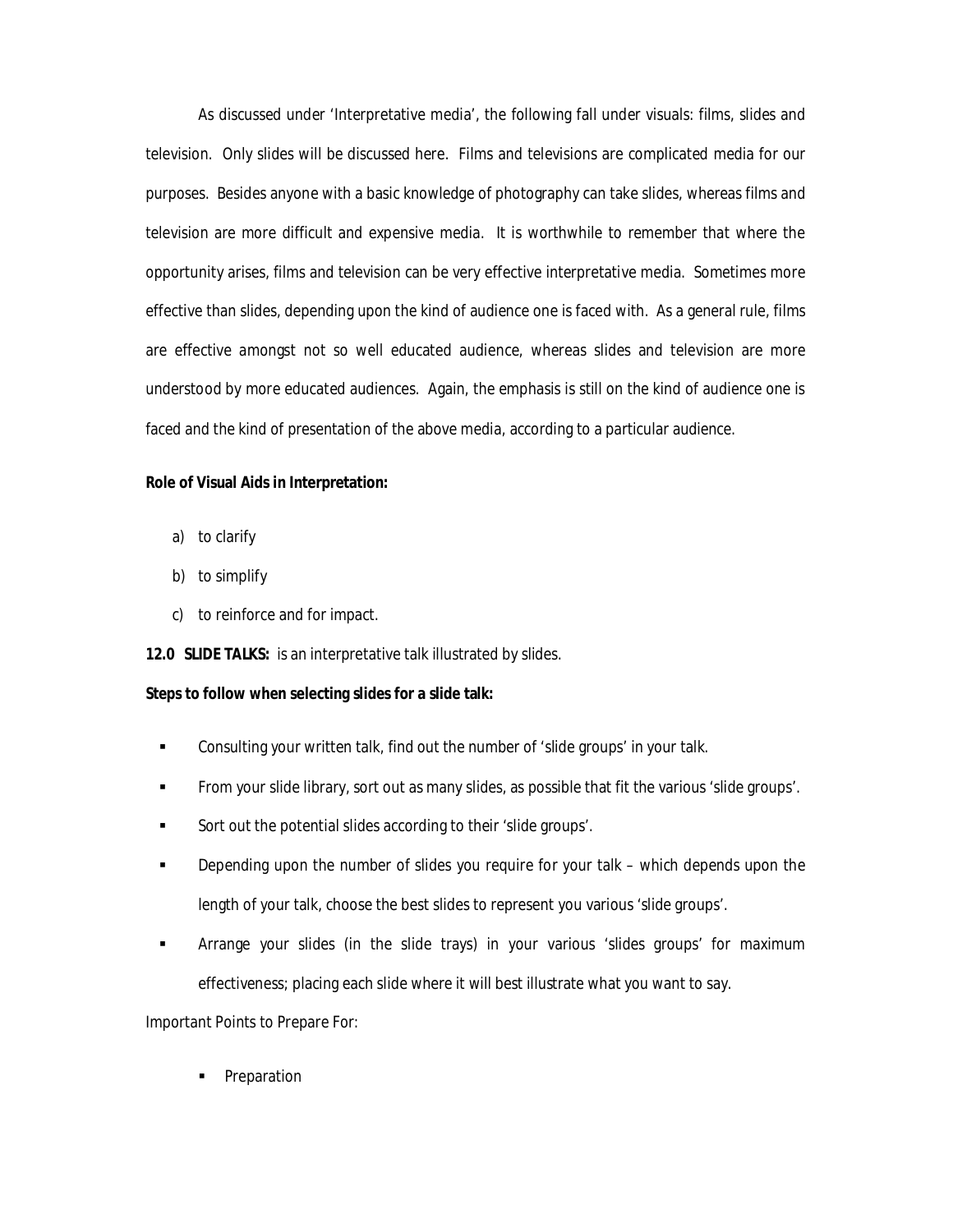- Practice
- **Personality**
- Personality:

#### **13.0 Park Museum**

As an interpretative medium, a park museum can be described thus: 'a room or rooms in which the story of a park or historical site is exhibited or told'.

#### **Role of a Park Museum:**

- **•** Orients visitors to an area (through park maps, charts, etc.)
- **Tells the visitors what the park or historic site has to offer.**
- Properly done it should stimulate visitor interest to go and explore the park or site.
- **Preserves plant, animal, geological, historical and archaeological specimens of the park.**

#### **Museum Building Planning:**

The building should be planned in a manner that will enable a small group to operate it effectively, i.e. in keeping it clean and by changing the displays frequently. The future operation should be technically competent and have adequate financial support.

#### **Basic Components of a Museum**

- The Collections: (in collection room)
- The core of the museum is its collections. All pieces are documented, numbered, and placed on collection storage shelves for future display, in a separate collection room.
- The Displays: (in display room)
- Good displays result from the careful selection of quality objects that reflect a well conceived story theme. It is difficult to tell this story all at once, therefore displays should be changed and people encouraged to return again. Display areas should not be larger than 30% - 40% of the total museum area.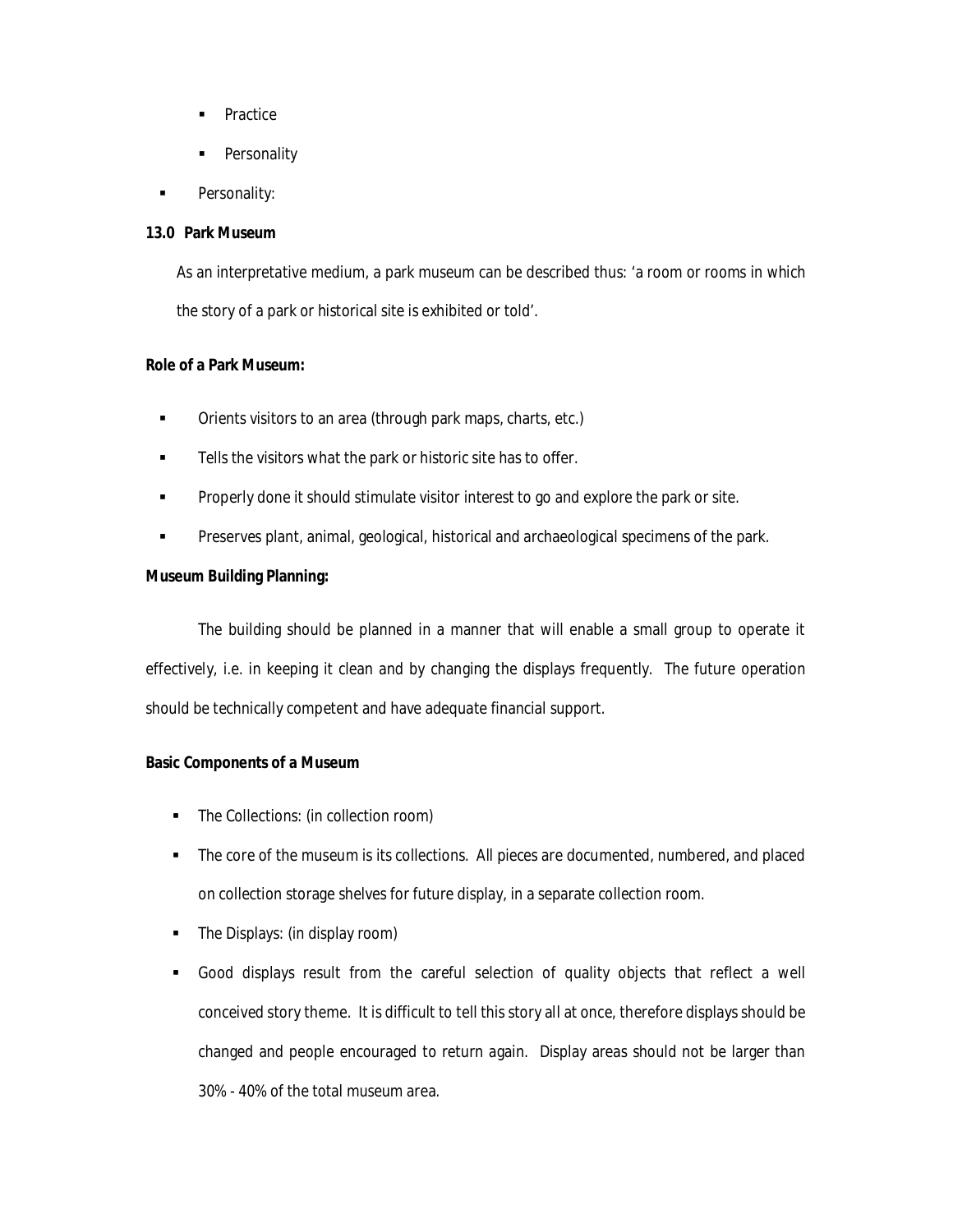- Workshop for display preparation No. 3, 4 and 5. These may or may not apply depending on the size of your museum and what volume of work will be done in the future, and from where.
- **Office**
- Washrooms

### **Useful Planning Procedures:**

- The advice from national or provincial museums is obtained and information any technical aid or grants available from national authorities should be sought.
- **The objective of the proposed museum should be clearly defined.**
- The major projects should be identified and capable persons put in charge of each one. In some cases those persons could be volunteers from outside sources.
- A complete detailed estimate of costs of all aspects of the project should be made to include:
	- o Capital costs land, professional fees, buildings, furnishings, display cases, landscaping, lighting, etc.
	- o Note: The museum should be fireproof.
	- o Annual operating Costs staff and attendants purchase of collections, building repairs, light and heat, telephone, insurance, not equipment.
- **The size of the museum must be defined with plans for expansion.**

### **MUSEUM PLANNING PROCESS**

- $\triangleright$  Find area of the room. Bear in mind that potential usable space could be square or cubicle.
- $\triangleright$  Find out what your park has to offer, common and special features. Significant natural, historical or archaeological features of your park.
- $\triangleright$  Determine as many potential displays to be exhibited.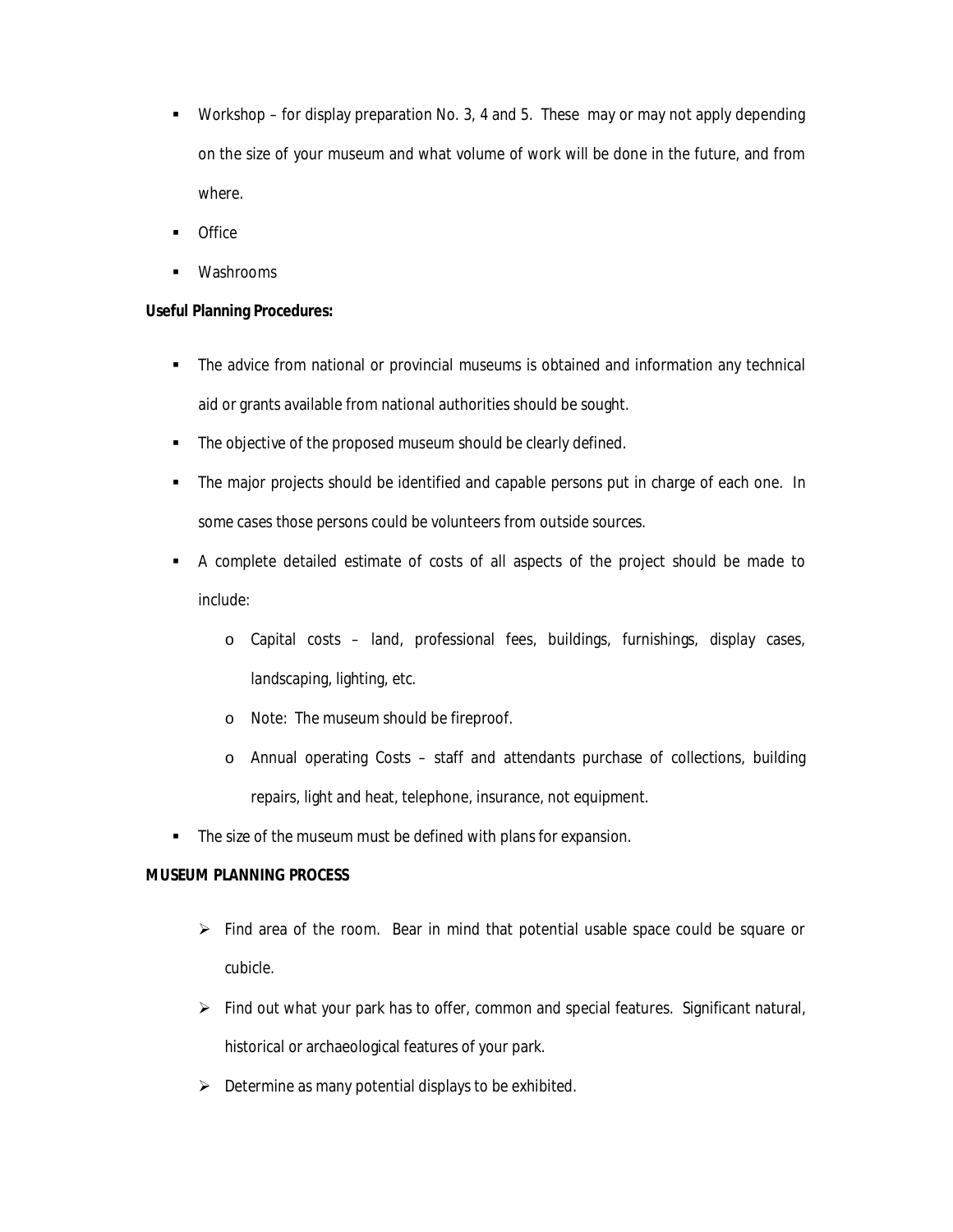- $\triangleright$  Determine potential interpretative media.
- $\triangleright$  Determine kinds of interpretative media for each potential display.
- $\triangleright$  Depending upon the space of the room select the best display for your museum and determine how much space each will require.
- $\triangleright$  Determine where each display will go in the museum room, placing the most important in the most prominent spaces.
- $\triangleright$  Entrance and exit location for interpretative publications, gate to count visitors, one way traffic flow in museum.

 $\blacktriangleright$ 

### **Interpretative Trails**

### **What are interpretative trails?**

Interpretative trails constructed trails or paths, either on land or underwater, that contain interpretative message/s about the feature/s around which such trails are constructed.

# **Kinds of Interpretative Trails**

- $\triangleright$  Trails dealing with natural features
- $\triangleright$  Trails of historical significance
- $\triangleright$  Trails of archaeological significance
- $\triangleright$  Trails of geological significance.

### **Interpretative Methods**

- $\triangleright$  Guided by a park guide or part interpreter.
- $\triangleright$  Self-guided.

### **Advantages of a Self-Guiding Trail**

- $\triangleright$  Allows visitors to see features in their natural setting.
- $\triangleright$  Provides an experience more realistic and often more memorable than interpretation by

indoor facilities.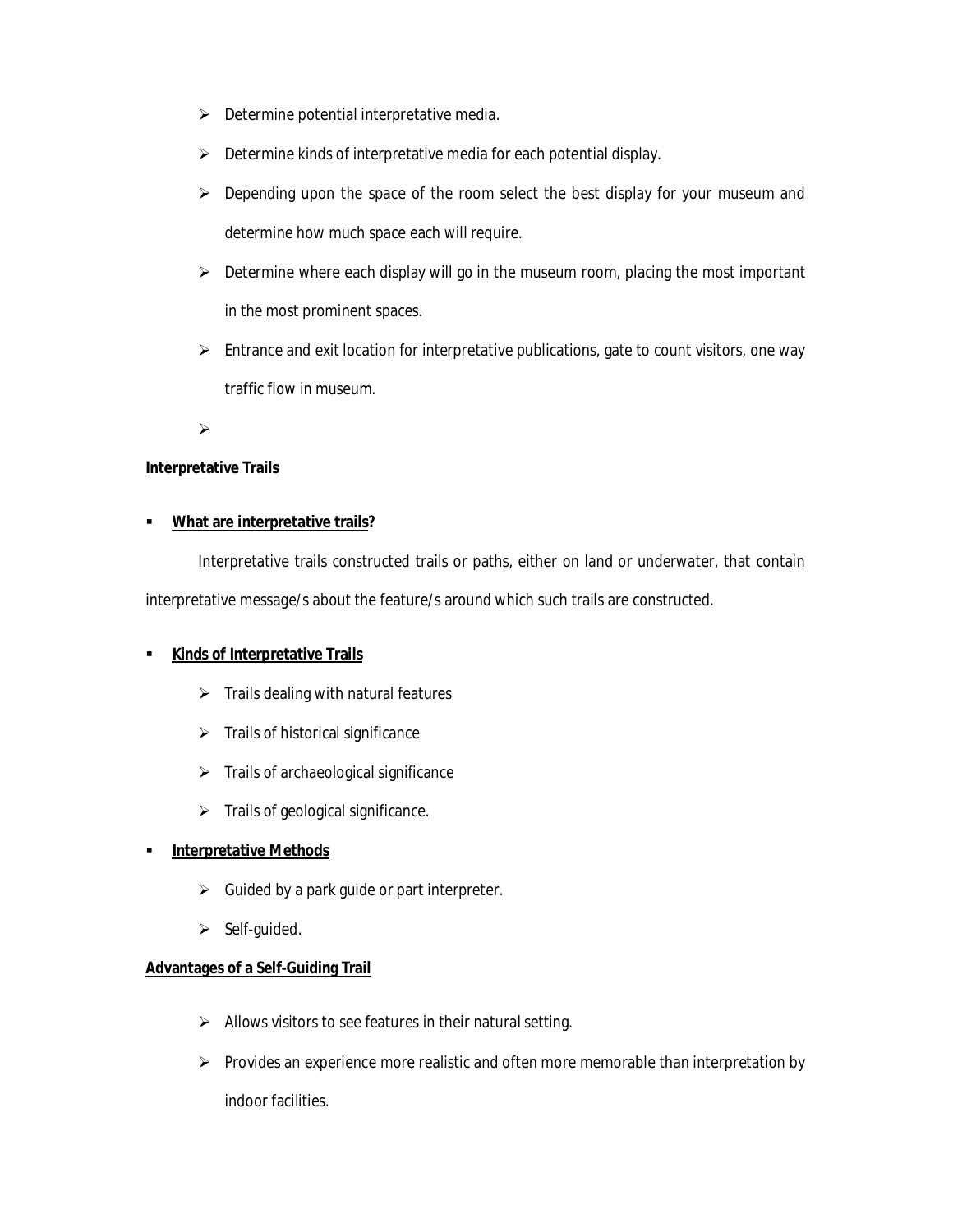- $\triangleright$  Relatively economical to construct, and can be developed fairly rapidly.
- $\triangleright$  Can serve a large number of people, yet does not require the presence and expense of an interpreter.
- $\triangleright$  Especially good for family use.

#### **Criteria for establishing interpretative trails**

- $\triangleright$  Subject matter of interest to the visitors?
- $\triangleright$  Area accessible or can it be made accessible to the visitors?
- $\triangleright$  A potential audience which can be attracted to the area?
- $\triangleright$  Area relatively safe from dangerous features like animals, volcanoes or other geological hazards?

### **Developing of Self-Guiding Trails**

Evaluation of Potential Trail:

- $\triangleright$  Topography of an area.
- $\triangleright$  Full research unto area's management, history, and natural history.
- $\triangleright$  Relevant or repetitions in relation to other close resource sites.

### **Selecting Features for Interpretation**

- $\triangleright$  Determine whether the displayed features will stand by themselves, or whether the different features will be interpreted from a single theme in sequence.
- $\triangleright$  Number of different features to be interpreted depends upon different situations existing along a trail.
- $\triangleright$  Amount of time a visitor has available to spend on a trail as a factor.
- $\triangleright$  Features not directly connected with the trail but of interest e.g. name and height of a mountain further away; name of water falls visible at a distance, etc.
- $\triangleright$  Not all features along a trail need be natural to the area.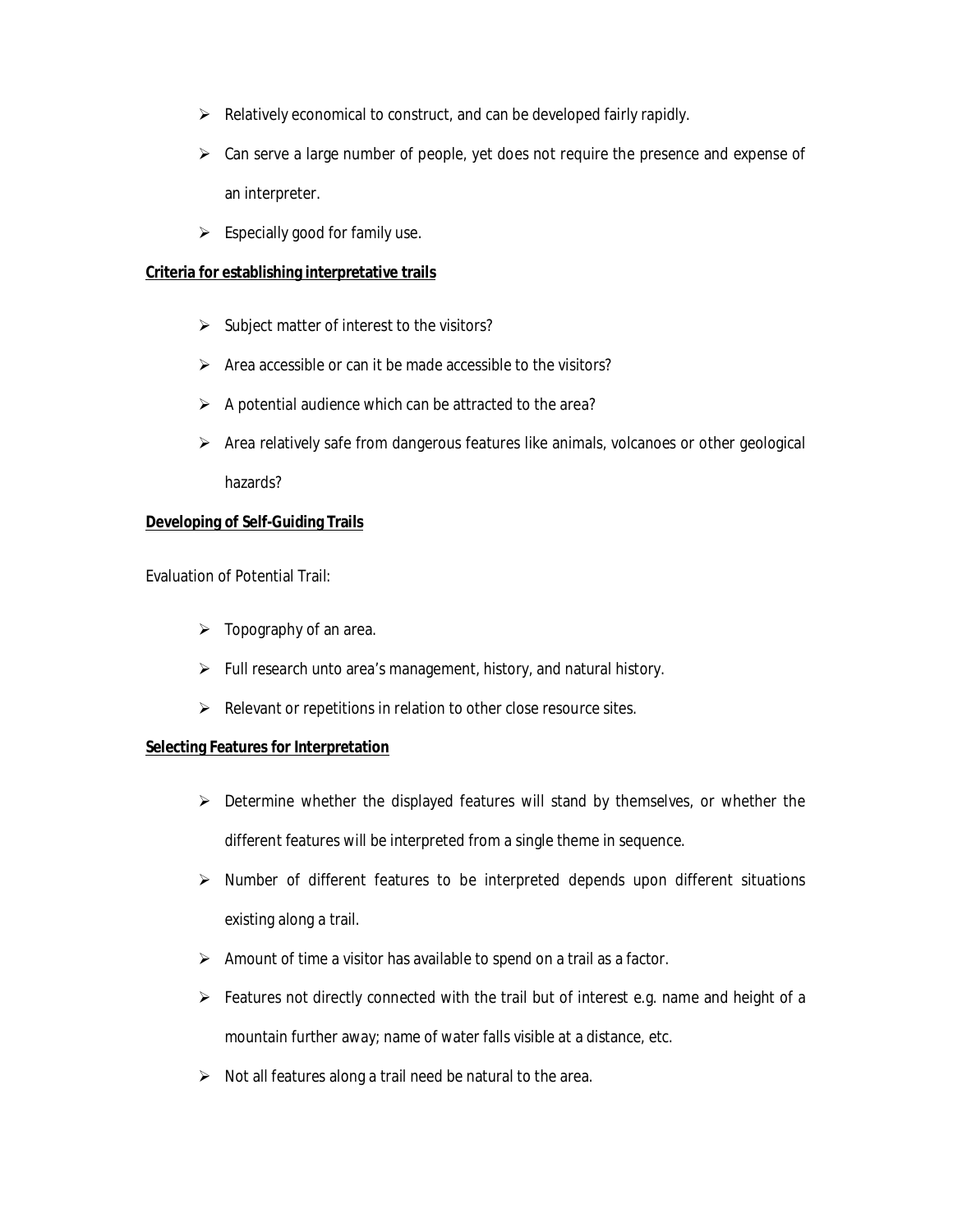### **Methods of Interpreting a Self-Guiding Trail**

- $\triangleright$  Trailside signs.
- $\triangleright$  Leaflet Keyed to Trailside Markers.
- $\triangleright$  No formal interpretation at all along a certain trail, not to distract from the aesthetic quality of the features that visitors follow and interpret by themselves.
- $\triangleright$  Special case: i.e. for illiterate people a guide should be provided.

#### **Writing Interpretative Texts**

- $\triangleright$  Effective interpretative texts.
- $\triangleright$  Imaginative titles are
- $\triangleright$  Must be interesting enough to be read
- $\triangleright$  Clear enough to be completely understood
- $\triangleright$  Must communicate information worth knowing.
- $\triangleright$  Writing the texts demands a thorough understanding of the subject to be interpreted.
- $\triangleright$  Ability to communicate interpretative information to the visitors.
- $\triangleright$  Text should aim for completeness, clarity and accuracy
- $\triangleright$  Good, clear, simple illustrations.

# **WRM 510: WILDLIFE EXTENSION**

# **Introduction**

Extension work has been defined as 'the bringing of education to people who are not ordinarily in close contact with an educational institution and who are likely to remain with the education, training or information needed for an improvement in their living conditions unless it is brought to them'. Extension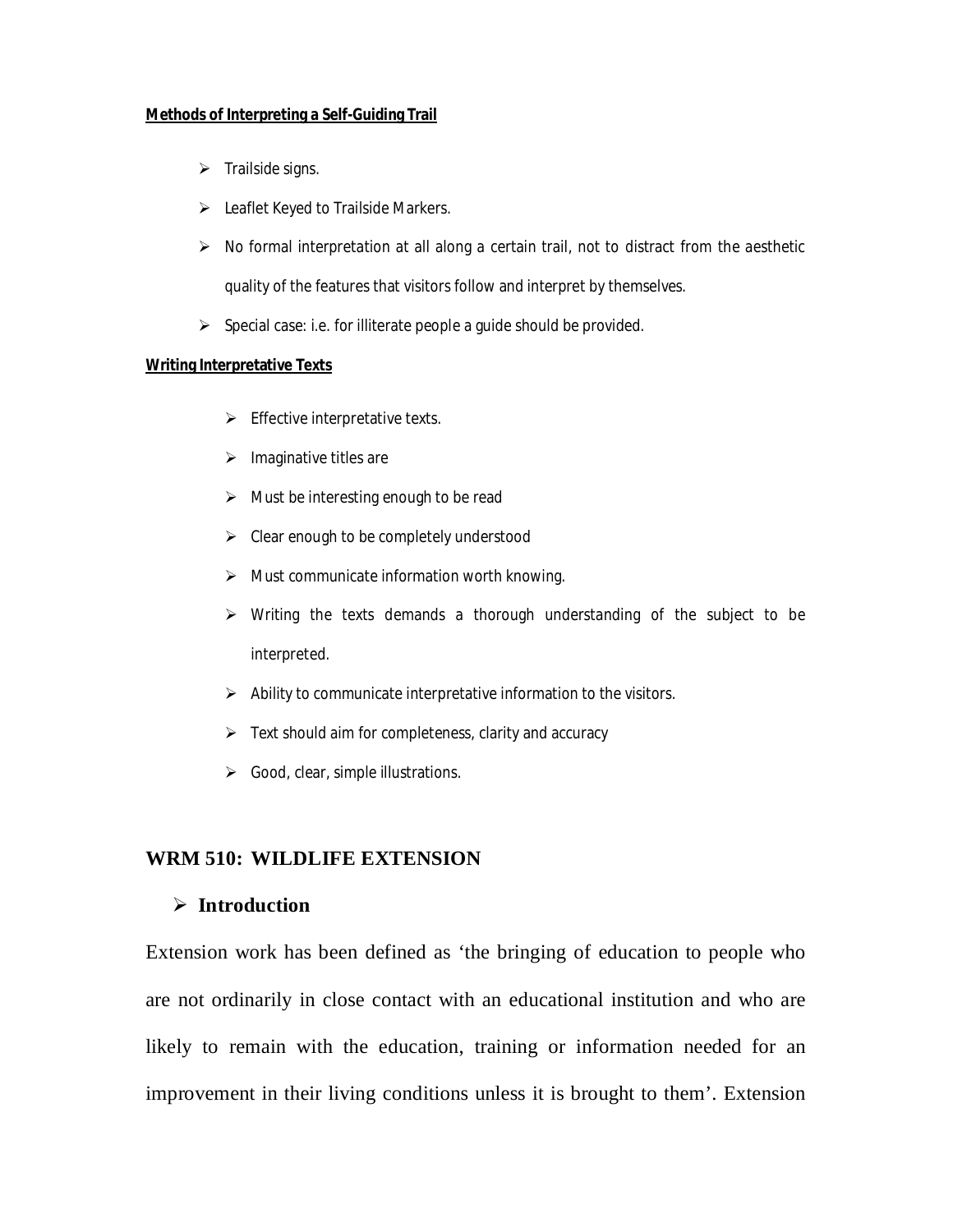implies the dissemination of information, and the diffusion of this from a local point to a large number of people capable of benefiting from it. This can occur with or without specific organizations or institutions as their farmers come to learn from others that new crops (e.g groundnuts and cocoa in the early 1900s) could be adapted. Here an extension function' was performed through the vehicle of communication and dissemination of information?

Wildlife extension can then be define as the art and science of the process of disseminating wildlife related information to end users.

In other cases, extension is tied to an educational organization or agency which operates a highly formalized activity and for which large inputs human, financial and other resources are required. It is an essential feature of government development strategies.

The theory of extension is the sum total of all those ideas and thoughts that underlay the learning process which they function, and the process of bringing about this change. Its point of departure is the capability of man to learn to profit by experience, to adapt, to innovate; in short to change. Extension theory draws from the realization that learning is a continuing process that knows no age limit, or other barriers. It grows out of a situation of need, for ignorance and backwardness, a desire for knowledge and improvement. Extension work is an out of school education for both young and old to learn by doing.

The theory of extension is a dynamic one. It is ever – changing, getting modified, adapted and revaluated. In almost all disciplined we hear of new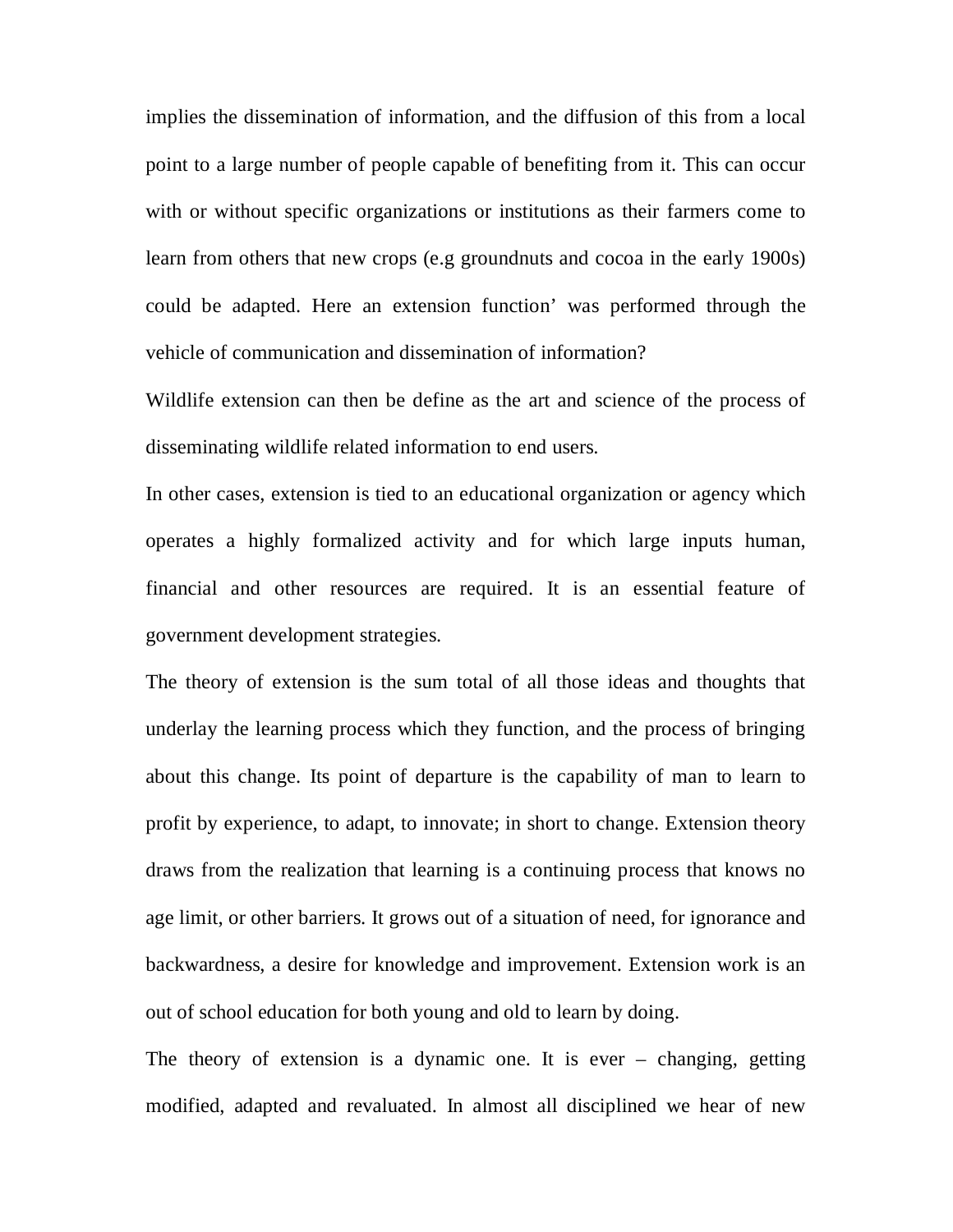development: - New Mathematics, Modern Economics, the New Economic History, etc Extension is not an exception. This is because man for whom extension has its object is not static but subjected to perennial changes internally and externally. It follows therefore that proponents of extension methods must for ever be searching for new ways, new dimensions, processes and methods of meeting the challenges which life presents.

Assignment (1): write short note on the theory and philosophy of write brief extension.

### **WILDLIFE EXTENSION EDUCATION**

The greatest obstacle to an intelligent wildlife management programme is the lack of clear public thinking based on sound information. There is therefore a fundamental necessity for better public information to generate support.

Any project dealing with living creatures requires time and continuity to accomplish anything. A conservation department must have a competent staff to collect accurate information on which productive programmes and harvesting regulating can be based and it must also develop a strong educational programmer to acquaint the public with the basic facts on which programmes are based. A conservation department staff without a strong and well trained enforcement staff is almost hopelessly inefficient in its efforts.

# **FUNCTIONS OF EDUCATION STAFF**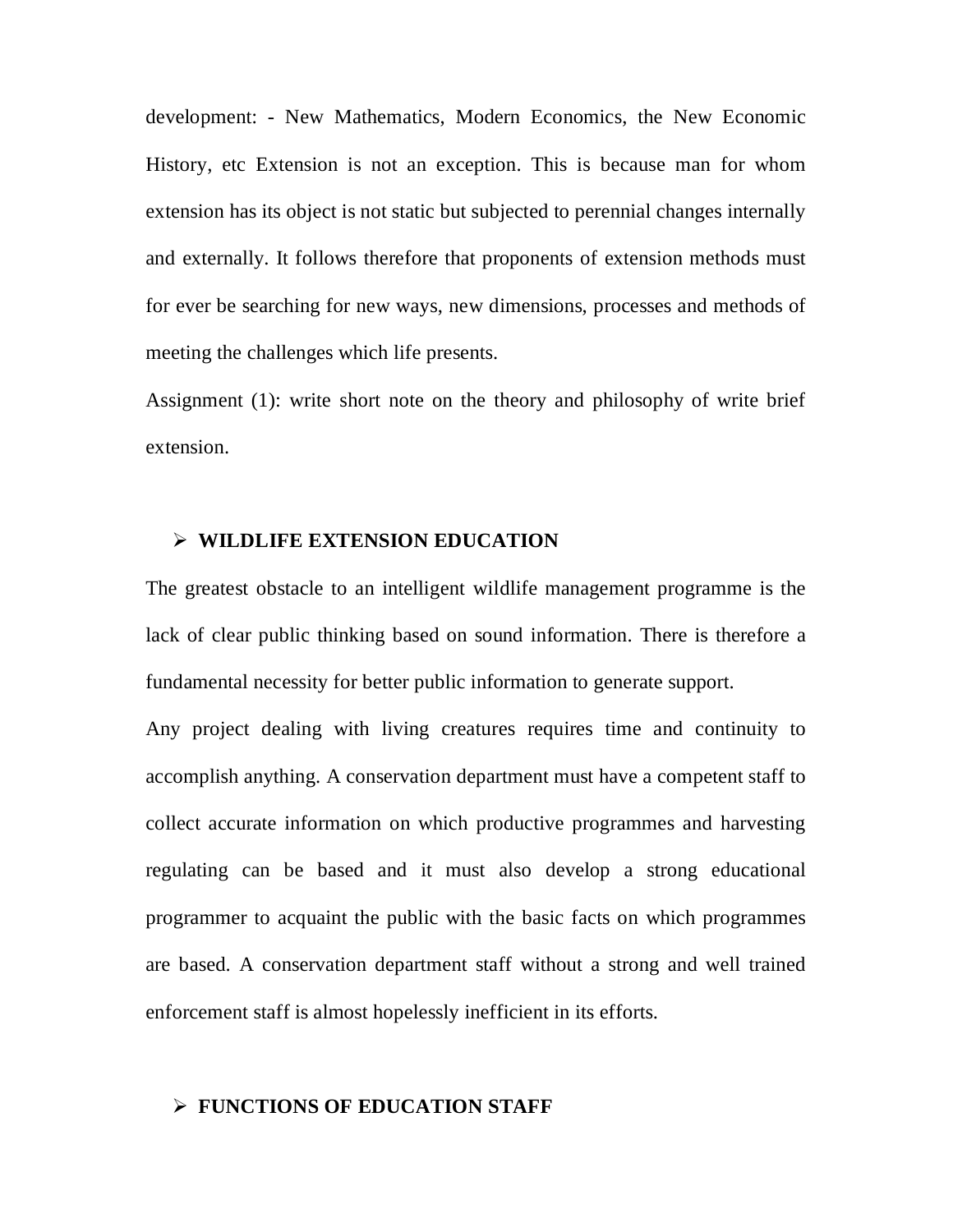- 1. To get people (especially the rural dwellers) into a frame of mind and attitude conducive to acceptance of conservation ideas.
- 2. To educate the general public on the importance of wildlife as a basic natural resource.
- 3. To carry out extension courses to reach directly both the young and adult population inhabiting the land.
- 4. To disseminate the facts on which regulations and limitations of the harvest of wild animals are based.
- 5. To secure public assistance and support in applying knowledge of methods of improving and conserving the habitat.
- 6. To rain technicians and teachers in wildlife field.
- 7. To disseminate constantly enough information to the filed staff to allow them to present programmes intelligently and accurately.
- 8. To disseminate to the rural dwellers results of relevant research and to carry their problems back to research organization. For instance, relevant information on wild animal domestication should be given to the rural populace in that this is expected to reduce hunting pressure on wild populations of animals concerned.

# **Historical Importance of Extension**

The importance of extension was realized early enough by our colonial masters. They were aware of the fact the their own socio-political economic interests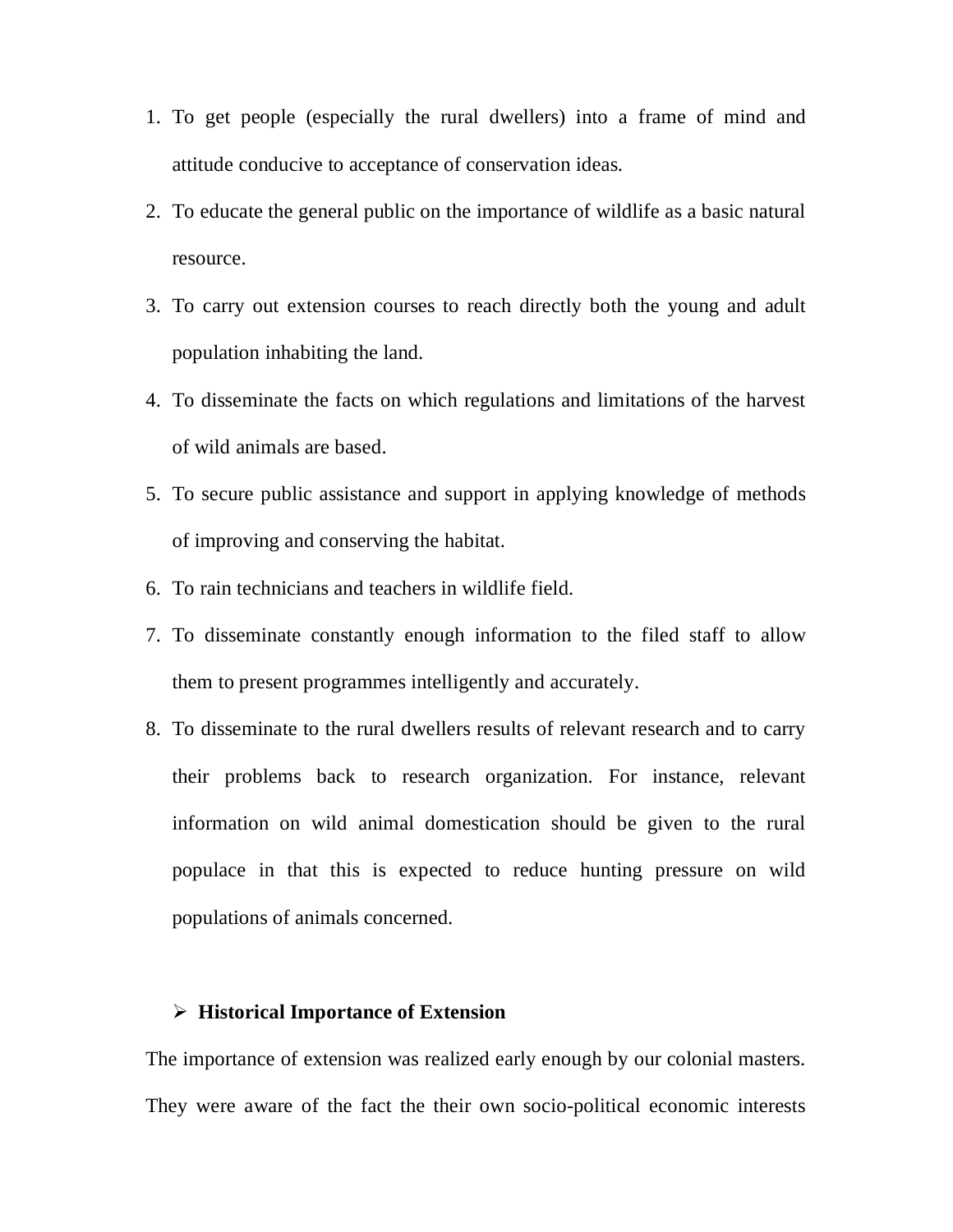would suffer if the people were left in ignorance for too long. They could not be satisfied with the use of catechists or interpreters, so they came down from their Olympian heights to impart what they considered relevant knowledge to the people.

This was the rationale for agricultural extension as an educational science, within a unified Department of Agriculture for Nigeria in 1921. Sir Hugh Clifford Justified his budget for the supply for agricultural extension officers in the legislative council of 1920 thus: the average native of West Africa derive little benefit from an European agricultural station because he cannot be induced to visit it similarly, as experience in the Gold Coast has shown, the only instruction which can be rammed into the understanding of African farmer is that which is imparted to him personally and directly by officers of the department who visit him in his own village and accompany their advice b y practical demonstration.

Finally, we must mention that extension work is not limited to any discipline. It can be applied to any field of learning in which man is interested: education, agriculture, arts and crafts, music and dance, home economics and so forth. It is necessary to bear this in mind, so that we can know where to locate the field worker, what expertise to expect of him and what peculiar inputs he demands.

### **USEFUL TECHNIQUES IN WILDLIFE EXTENSION SERVICES**

### **1. Use of Extension Social Situation**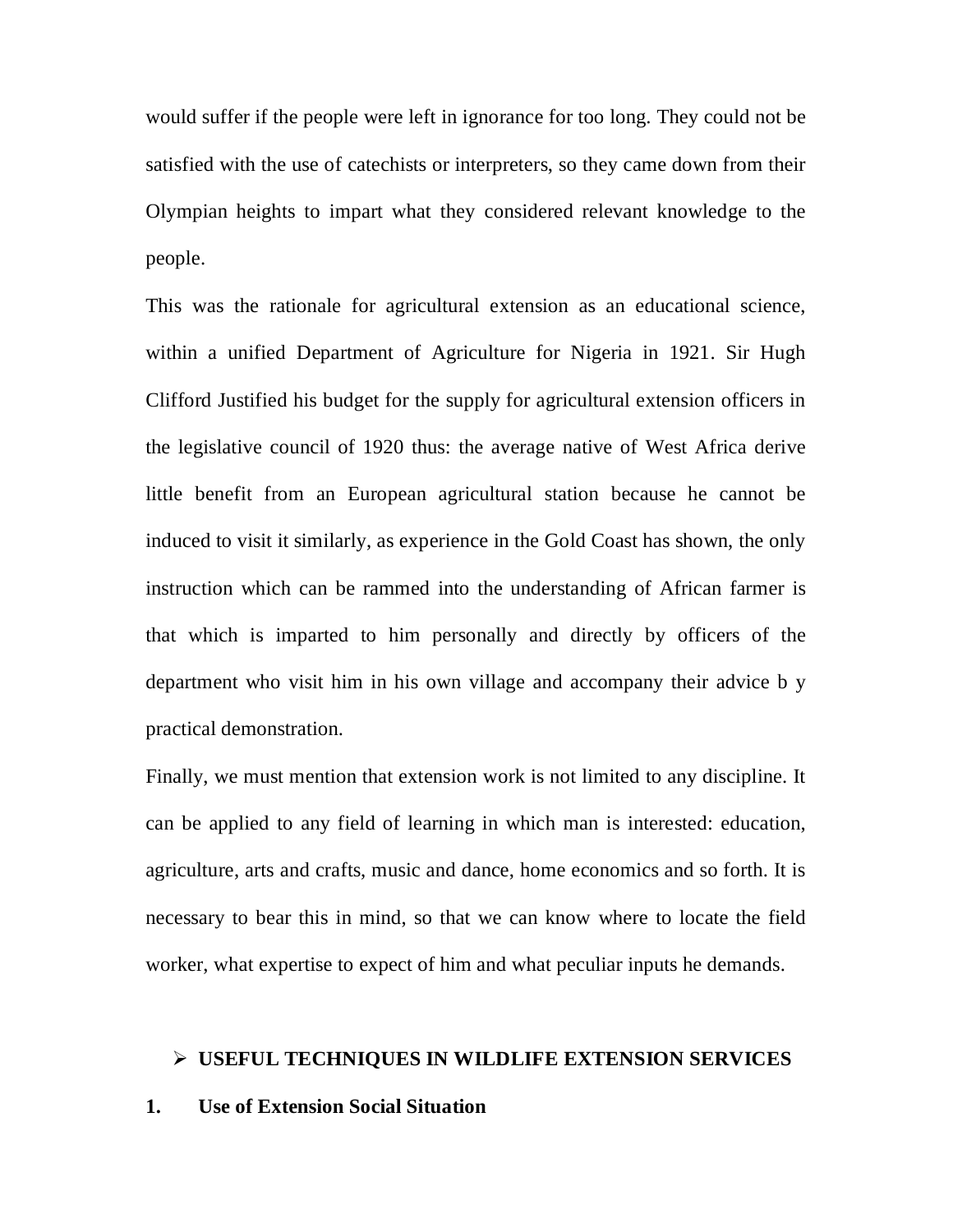People's nature, beliefs and expectation from the basis on which they can be helped. They form the life situations that the extension agent is called upon to improve. To facilitate this extension workers should get to know the community where he is going to work. This he can do personally by visiting them ahead of time. He should get to know the neighboring communities and their kindred's. he should within a short period know the kindred leaders and their names and should be able to conduct himself round at the able to organized them to construct one or raise funds to hire a grader or arranges with the nearest ministry of works and Housing unit to do the job he can then assure himself of a good beginning. Or he can study about them through books, periodicals, journals, newspaper; films and slides and from accounts of travelers, missionaries and anthropologists. Most sponsoring agencies overseas conduct orientation courses before the Peace Crops, VSO, etc. set out for Africa or Asia. In the courses the above sources of information are digested. In addition, students and personnel from the receiving countries give direct lectures to the foreign extension workers and describe and explain the conditions of life to them.

The above recipe can be prescribed for indigenous extension workers as well. Even if the conditions of living are the same and familiar, they will need to get more educate on the community and people with whom they are going to work. I once suggested to some foreign extension workers the need to write up monographs of the areas where they work, which can be illuminating to others –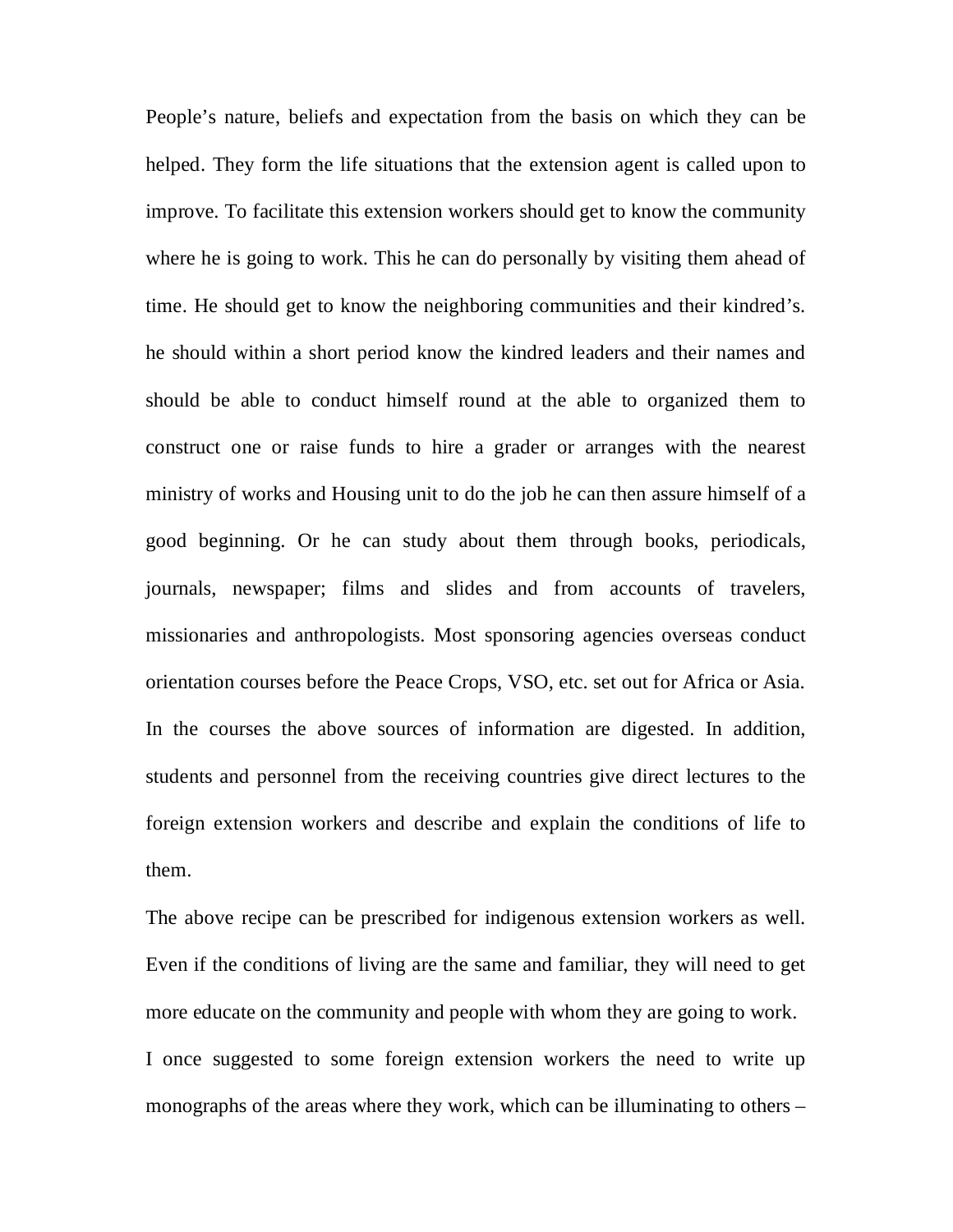workers and management as well. Some people frown at this an consider it an intrusion and attempt to portray the host country in account is objective, it should be encouraged. It is in this way the author considers his book An African in Germany a valuable source of information not only about Germany. But also the author's Nigerian background. It was written to guide the African student and his European host.

# **2. Use of Local Leaders**

The two basic functions of local leaders (King, Emirs situational leaders) in Wildlife extension service are:

a. To bring about local support for extension activities.

b. To increase the amount of extension teaching that can be done.

No local extension officer can do the job expected of him all alone. He needs assistance and assistants. No doubt there is need for a large number of workers to reach a large number or populace. The only way out is to utilize local leaders. In order to do this, the extension worker needs to known how to do this, he needs to known how to identify leaders, how to develop and use them, and how to best use them in moving the extension programme forward (William *et al,*  1984).

# **IMPORTANCE OF LEADERSHIP IN EXTENSION WORK**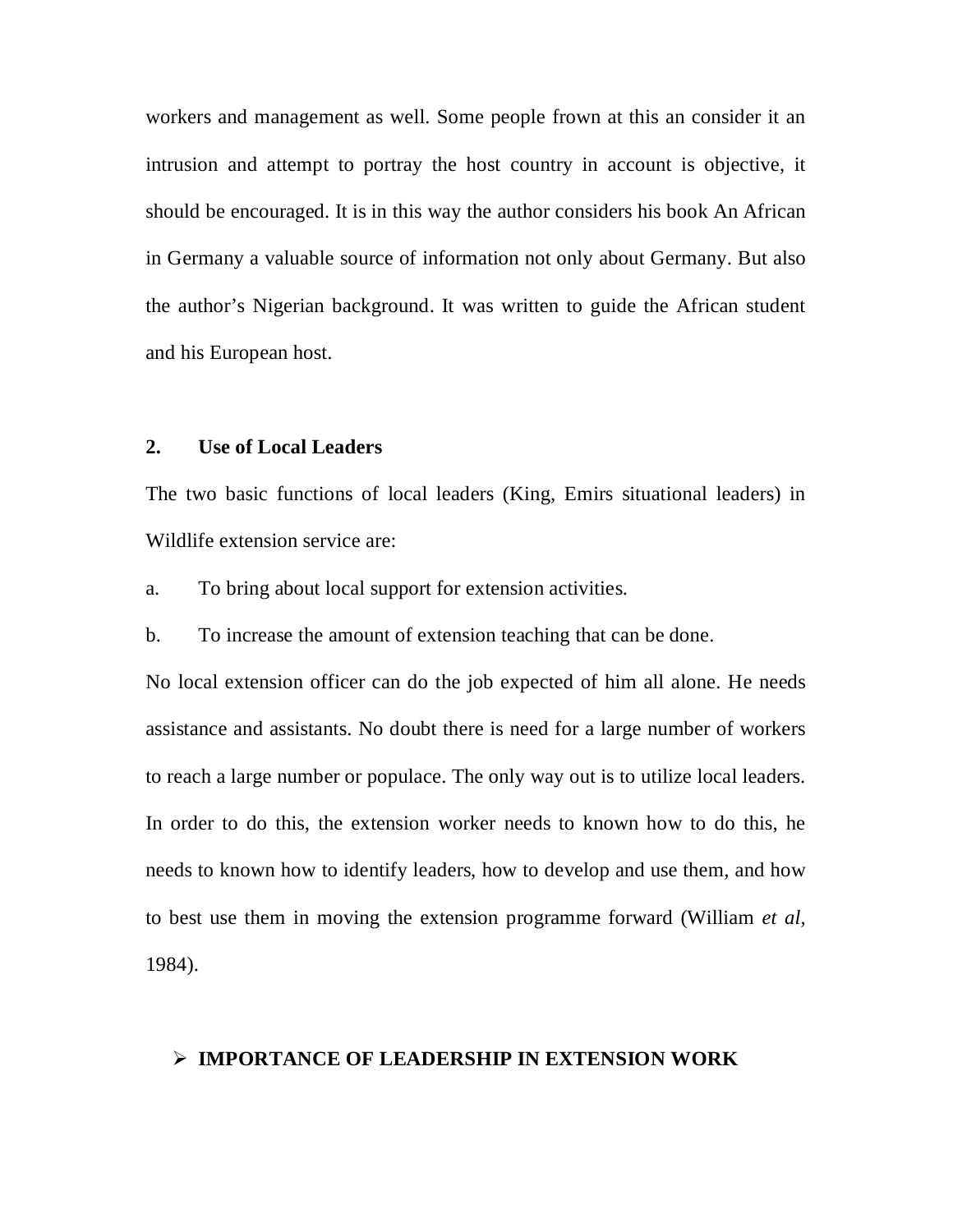The following are the reasons why the community leaders in extension work is very important.

1. New practices are more readily accepted by rural dwellers when and if their leaders adopt them.

2. The extension worker has greater contact with the rural people through the use of local leaders. Thus, he is in a better position to known their needs and interests.

3. When the local leaders are effectively involved, there will be less disruption of the programme.

4. It provides and enabling environment to fulfill the basic principle of extension of involving people in the process to help themselves. The leader can help explain the programme to the people better than the agent in some cases.

5. Using community leaders assists the extension agent reach many more individuals.

6. Leaders defend village work against unfair criticisms and help bring about more favourable attitude toward extension work (Williams *et al,* 1984).

# **LIMITATION TO THE USE OF LOCAL LEADERS**

- 1. Local leaders may give wrong interpretation to the programme thus bringing the credibility of the agent to question.
- 2. They may introduce their own opinion and value judgment to the programme.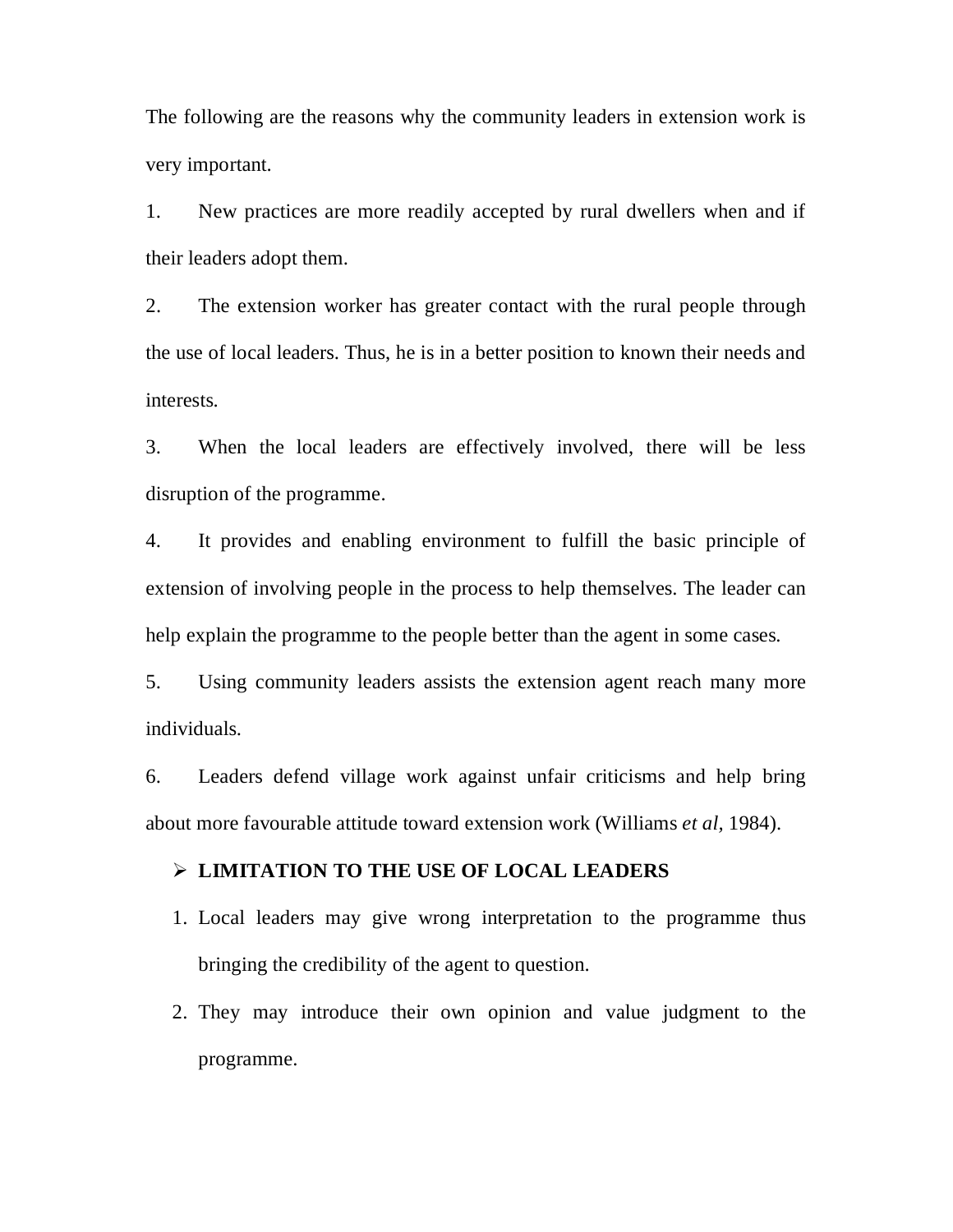- 3. They may not be good teachers and will therefore not be as effective in selling the programme to the people.
- 4. They may find it difficult to spare the required amount of time to receive adequate training that will enable them to be effective in the programme.
- 5. Location and training of leaders takes much of the time of an extension worker.
- 6. Local leaders may seize the opportunity to acquire prestige and personal within the community without contributing much to the effectiveness of the extension agents (Williams *et al,* 1984).

# **3. Involving people in actions that promote their welfare**

People should not be made to be observers but participant and programme. They should participate in the planning and implementation of the scheme. A successful extension agent works side by with the farmer so that he learns to do it the way you do it. The agent is not expected always to stand on a spot and dish out instructions on how it should be done. Do it with him and convince him that you know what you are doing and how it should be done; thereafter, he will on his own publicize you ingenuity to the community.

All these presuppose that the programme under consideration has meaning for the people. To achieve this, the extension worker should ghinitio, find out what the people want, work on it or modify it. Having done that, he should involve them at every stage so that they can feel that the programme is really their own.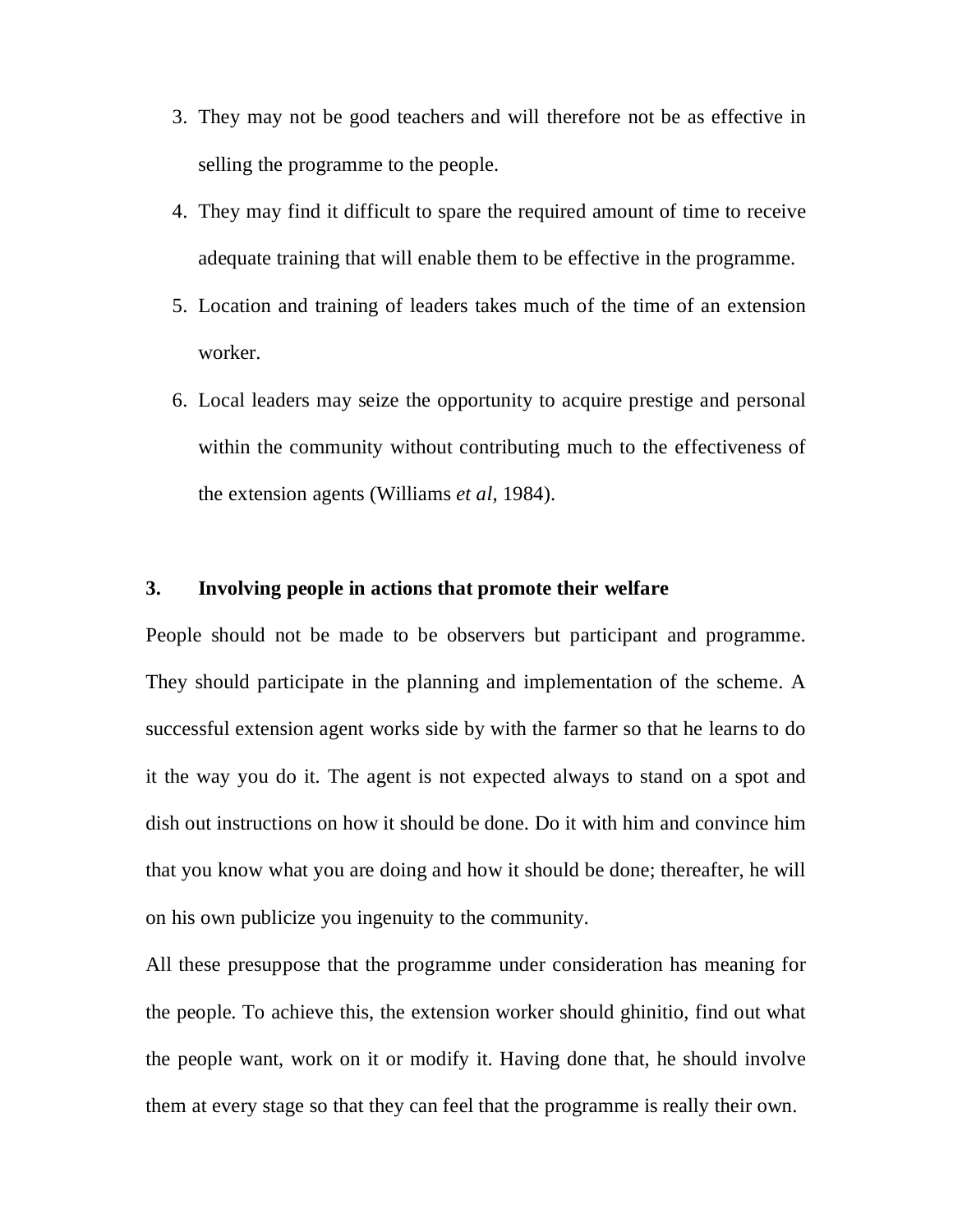# **4. Gaining the confidence of the community**

The community sees the agent as an encyclopedia that has answer to their problems. And since this cannot be true, one has to combine theory and practice to find an answer that will convince the community that one is not indulging in guess work. If you cannot find an on the-stop answer to a farmer's problem for example give him / her an appointment and this will give you a chance to look up the problem in your book(s) or to ask a more experienced colleagues what solution he can offer to the problem. If you cannot for any reason keep the appointment with the make sure you send word to him so that hw will not brand you a liar or waste the day waiting for you. Ideas that cannot be implemented be fulfilled. In its geographical location and accessibility, the people's culture, level of understanding and interest, it is best to discuss with your boss, who, if he understands your problems, may suggest an alternative but workable strategy.

# **5. Combining firmness with accessibility**

An extension agent is just like a salesman who advertises a new product and tries to convince the public that his product is the best available of its type in the market thereby winning more buyers for his employer. He is like a clergyman who strives to win more souls for God. He is a social worker who besides his professional job can lend a helping hand to the community itself or to individual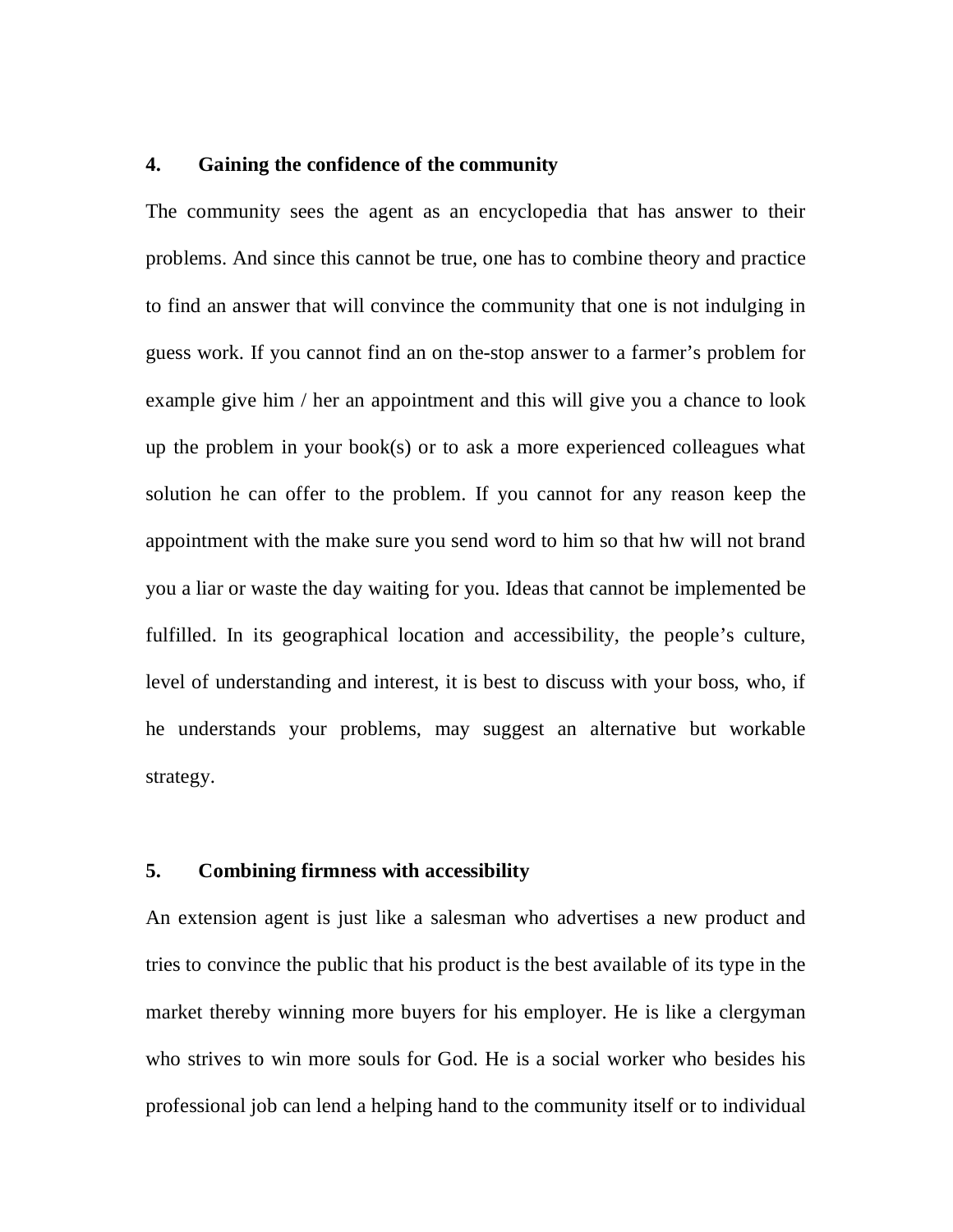members of the community. If for example he owns a motorcycle or a car and sues it to convey a sick person in the community to hospital where there is no public transport available, he has added yet on more feathers to his cap of success. He has made an extra friend and has identified himself not only both his work in the community but with their social and domestic problems. The extension worker is he who is every accessible to members of the community he is serving irrespective of whether it is during his working hours or not. He should not live in isolation of the community or create the impression that his sophistication does not make room for free mixing with poor, ignorant or illiterate villagers who may stain his rug or padded chairs if he allows them to come to his house. He should make time to visit them in their own homes. This wins admiration and dispels the impression that visit are best when the man visits the big man.

# **6. Combining enthusiasm with caution and flexibility**

Psychology works best where stubbornness to change predominates and your method of approach lends itself to easy acceptability to change. Remember also that as an extension agent you are not a policymaker but a policy executor and that whatever changes you want to effect in your area of work should not conflict or run criss-cross with laid down policies.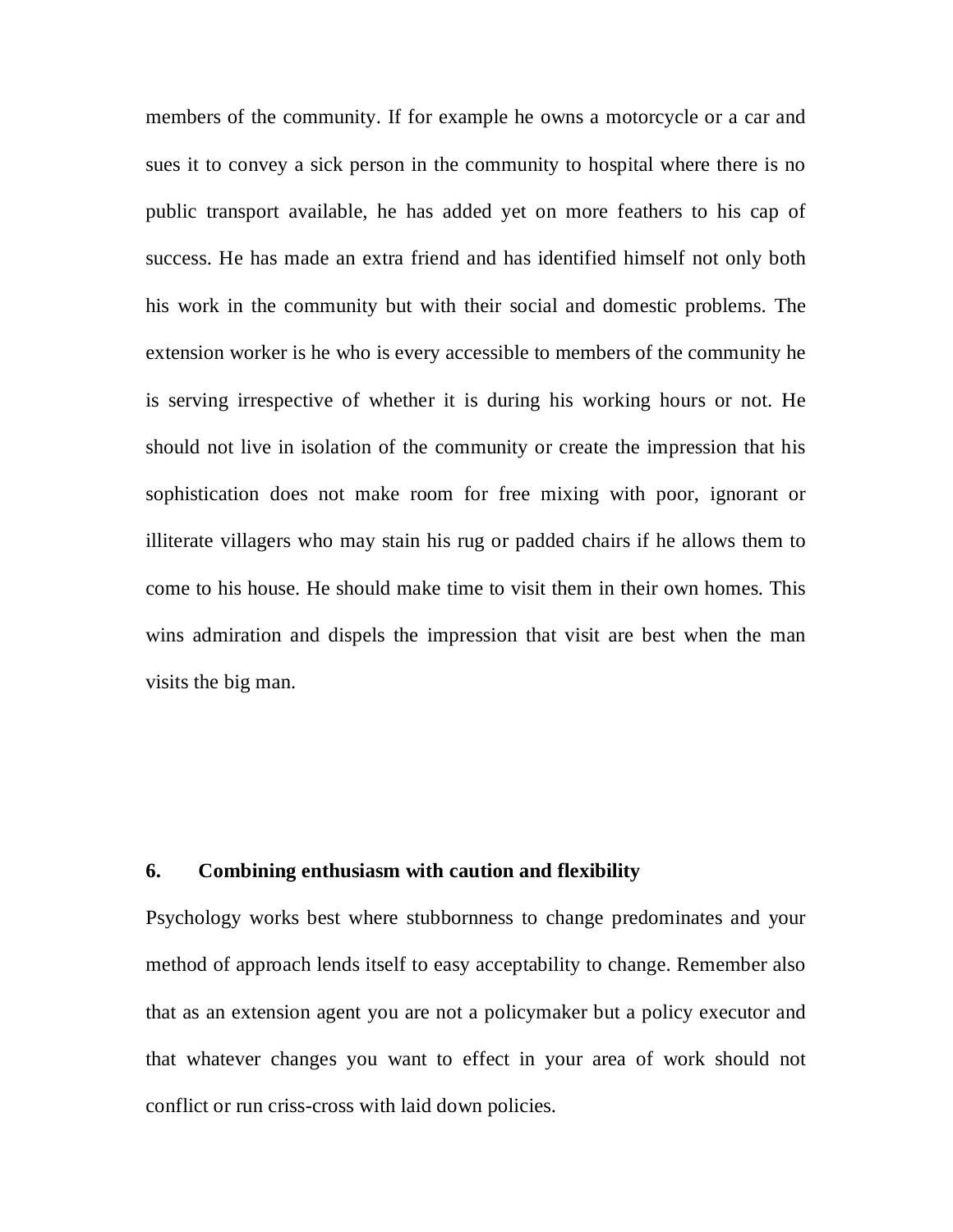If for example the government does not promise any subsidy to farmers participating in a project, do not ever tell them that government made any promise just because you want to be credited with pulling a crowd. It does not however; mean that polices must be followed to the letter. Amendments may be made to achieve result; it all depends on the area you are covering, the community respects him either because of his wisdom, uprightness, education, wealth or influence. He is the man who commands, respect easily amongst his people; they see him as somebody who is knowledgeable and whose decision tends to augur well for their welfare. He is not selfish or egoistic. He has sound judgment and is fair in his dealings. With such a person an extension worker has no problem in pushing through a new idea in the community. If the extension agent is working in an area where he does not understand the local dialect easily, the local leader as his contact man puts his message across to the community.

# **7. Use of the adoption process**

The extension worker should also put into practice the extension adoption process. He should realize that the decision to adopt usually takes time people normally do not adopt a new practice or idea as soon as they hear about it. They may wait several years before trying the new ideas for the first time, and longer still before permanently adopting it. To be sure, some decisions are made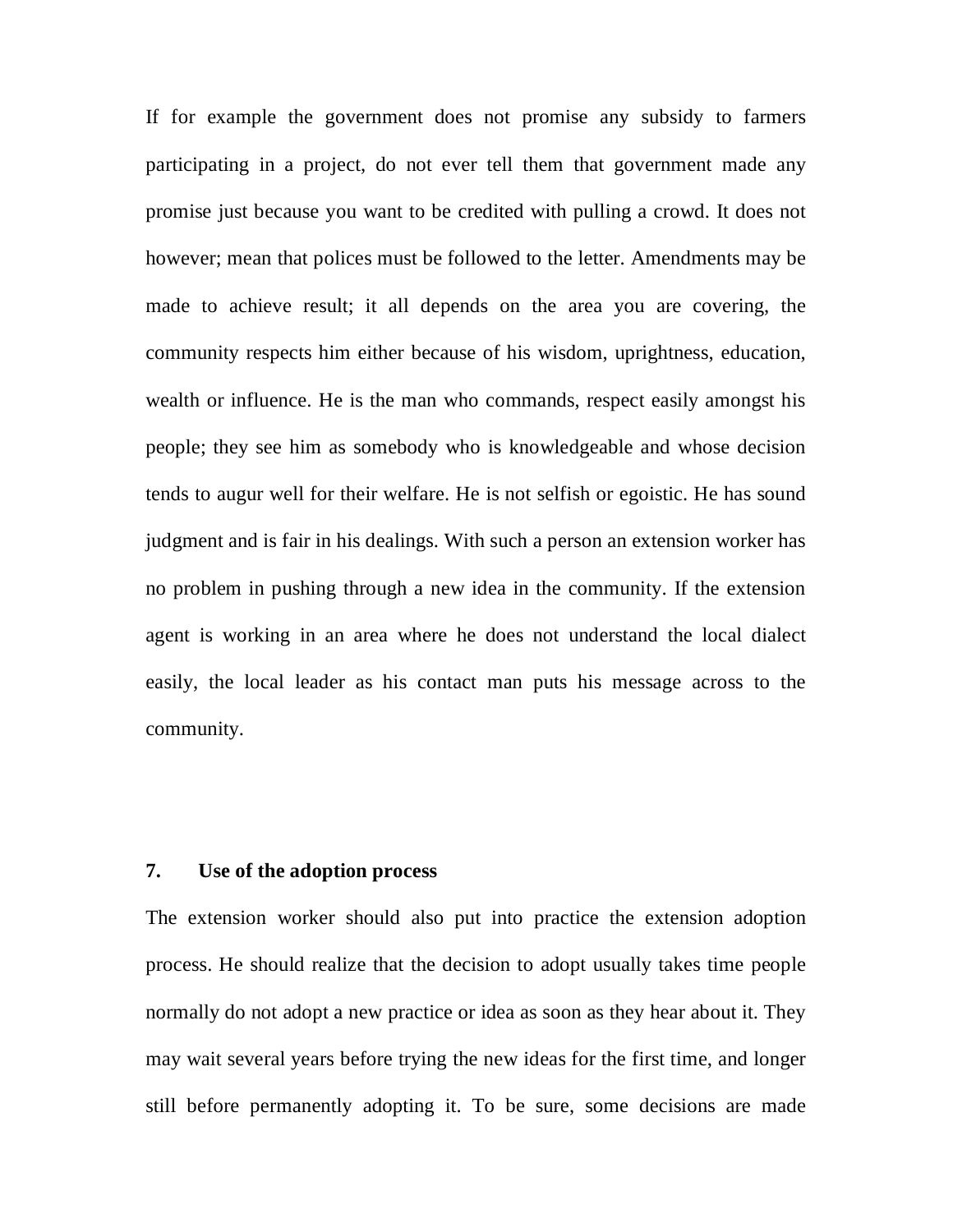quickly – but many others require extended thought and deliberation. The final decision to use a new practice is usually the result of a series of influences operating through time and this is where an extension worker has go to exercise patience with slow or late adopters.

Foe many practices, people appear to go through five distinguishable stages:

- a. Awareness: the first knowledge about a new idea, through five practice;
- b. Interest: the active seeking of extensive and detailed information about the idea, to determine its possible usefulness and applicability;
- c. Evaluation: weighing and sifting the required information and evidence in the light of the existing condition into which the practice would have to fit;
- d. Trial: the tentative trying out of the practice or idea, accompanied by acquisition of information on hoe to do it;
- e. Adoption: the full-scale integration of the practice into the on-going operation.

These  $5 -$  step stages have been with us in this country for quite a long time, and still some farmers do not use fertilizers in spite of the campaign in the press, on radio and television mounted for it. Some farmers still do not want to try out the yellow maize – NSI – because they still prefer the local maize and do not see any difference between it and the local agricultural chickens are claimed to grow too fat and have not taste. Knowledge of the adoption stages can help to remove these bottlenecks.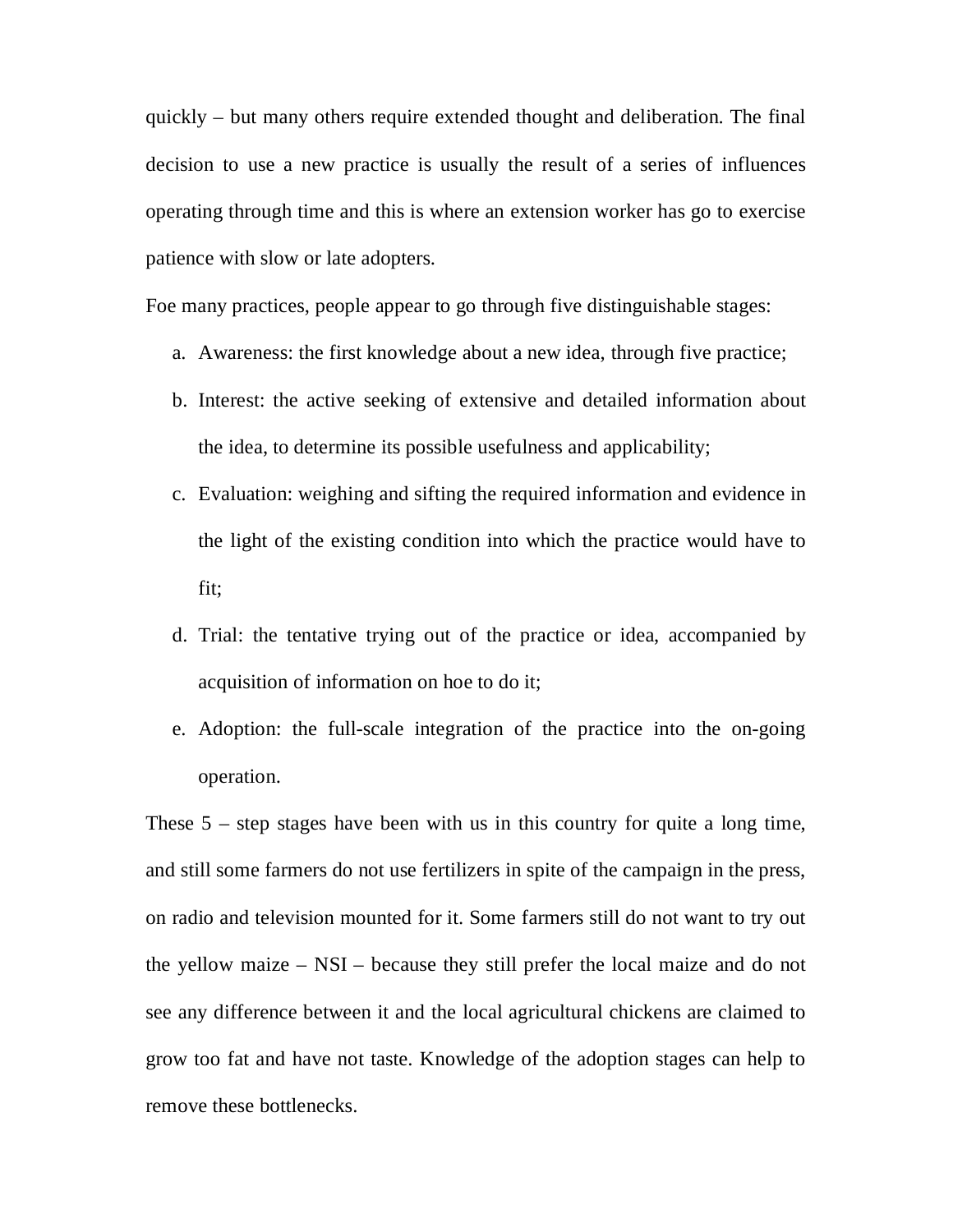# **8. Use of audio-visuals**

In this country as well as in other developing countries good things of life are concentrated largely in the urban centers to detriment of the silent majority who have neither electricity, pip-borne water, films, television sets, nor tarred roads. An extension worker who realizes this and endeavors' to bring in the mobile film van into the rural areas for the people to see a film show for the first time in their lives will for long be remembered by the people.

The role of communication is of vital importance in agricultural extension. To this effect there is no limit to what part the press, radio and television can play. In the past, fertilizer was an agricultural input factor many farmers never cared to use just because there was the belief and of course ignorance that if wrongly applied, fertilizers do kill crops and if during harvest the yam tubers are injured, they will decay. Within intensified fertilizer campaigns, agricultural demonstration plots and mass education, people now request for fertilizer on their own. They now appreciate that fertilizers boost crop production if properly applied. The radio farmer' programme is very commendable in reawakening the people's interest in farming and gardening particularly when then broadcast is made in local languages of the masses who are mainly concerned with the actual farm work.

# **9. Continuous Evaluation**